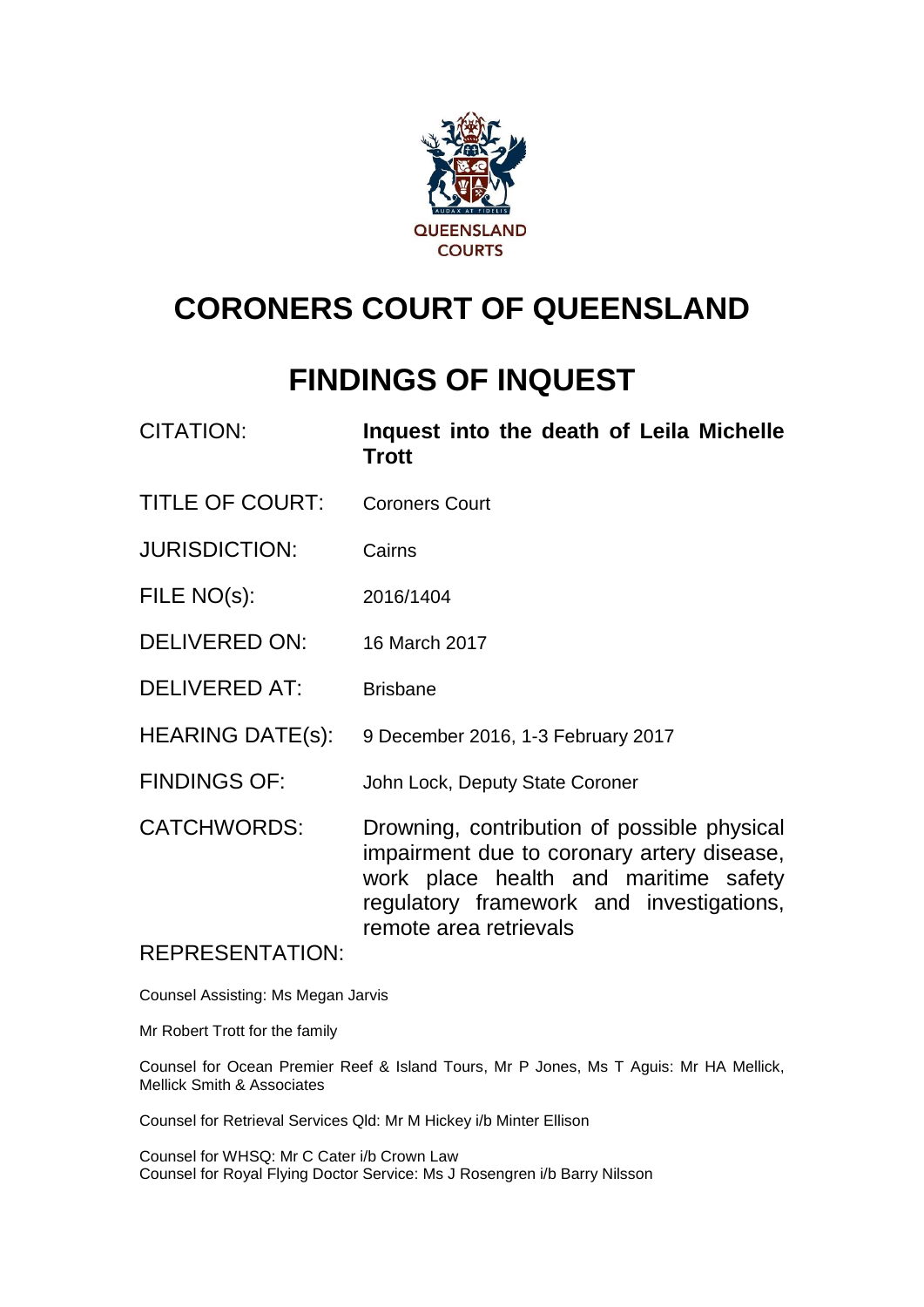| Workplace Health and Safety Queensland Investigation 12                   |  |
|---------------------------------------------------------------------------|--|
|                                                                           |  |
|                                                                           |  |
|                                                                           |  |
| Royal Flying Doctor Service and Retrieval Services Queensland  17         |  |
|                                                                           |  |
|                                                                           |  |
|                                                                           |  |
| Whether the deceased's employer took reasonable steps to ensure the       |  |
| deceased's safety on board the vessel Ocean Free on the day of the        |  |
|                                                                           |  |
| The adequacy and timeliness of steps taken by individuals, other vessels  |  |
| and police and emergency services to locate the deceased, once she was    |  |
|                                                                           |  |
| The adequacy and timeliness of professional retrieval and emergency       |  |
| medical care available and provided to the deceased once she was located. |  |
|                                                                           |  |
| What actions have been taken since the death to prevent deaths from       |  |
|                                                                           |  |
|                                                                           |  |
|                                                                           |  |
|                                                                           |  |
|                                                                           |  |
|                                                                           |  |
|                                                                           |  |
|                                                                           |  |
|                                                                           |  |
|                                                                           |  |
|                                                                           |  |

# **Contents**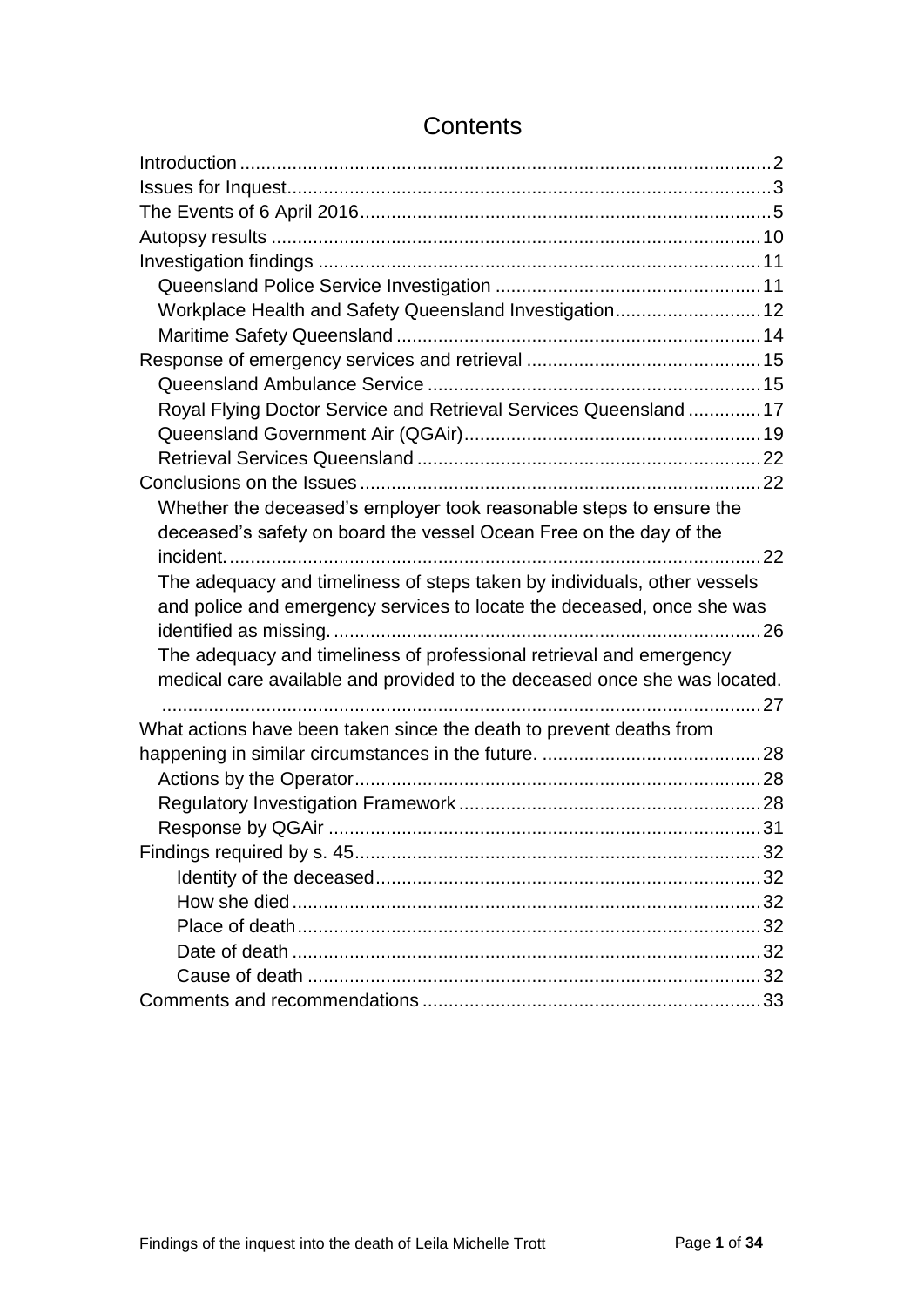# <span id="page-2-0"></span>**Introduction**

- 1. Leila Michelle Trott was 38 years of age when she went missing sometime around 1330 on 6 April 2016, whilst swimming to retrieve a tender (a dinghy) that had come loose from its mooring and drifted away from *Ocean Free,* a tourist sailing vessel Leila was skippering on the Great Barrier Reef near Green Island off Cairns.
- 2. Leila was located in the water at 1418 and it is estimated she had been missing in the water for around 40 to 50 minutes by that time.
- 3. CPR efforts were immediately commenced but she could not be revived. Efforts were made for the aeromedical retrieval helicopter to attend but it was unavailable as it was being serviced. Leila's body was taken to the mainland on the Water Police vessel.
- 4. An autopsy examination revealed that Leila had a severe narrowing to one of the arteries in her heart. No signs of any marine bites or stinger contacts were observed on Leila's body, and no drugs or alcohol were detected in her blood. The forensic pathologist considered she had most probably drowned following a cardiac arrhythmia because of the underlying coronary artery disease.
- 5. Various investigations into and reviews of the incident were conducted and reports received. These investigations were conducted by the Queensland Police Service, Workplace Health and Safety Queensland and Retrieval Services Queensland (who are responsible for aeromedical retrieval services in Queensland). Coincidentally, Maritime Safety Queensland (MSQ) had attended on Ocean Free on the morning of the incident to conduct a safety audit and some deficiencies were found in relation to its Safety Management System.
- 6. From these investigations and reviews, no recommendations were made for prosecution or any other actions against any of the individuals or entities involved, apart from the issue of an Improvement Notice by MSQ. Further, no recommendations were made for improvements either within the Great Barrier Reef tourism industry or in relation to government services responsible for providing an emergency response to incidents on the Great Barrier Reef. Community concerns had been expressed in the media in relation to the fact that aeromedical retrieval helicopters were not always available.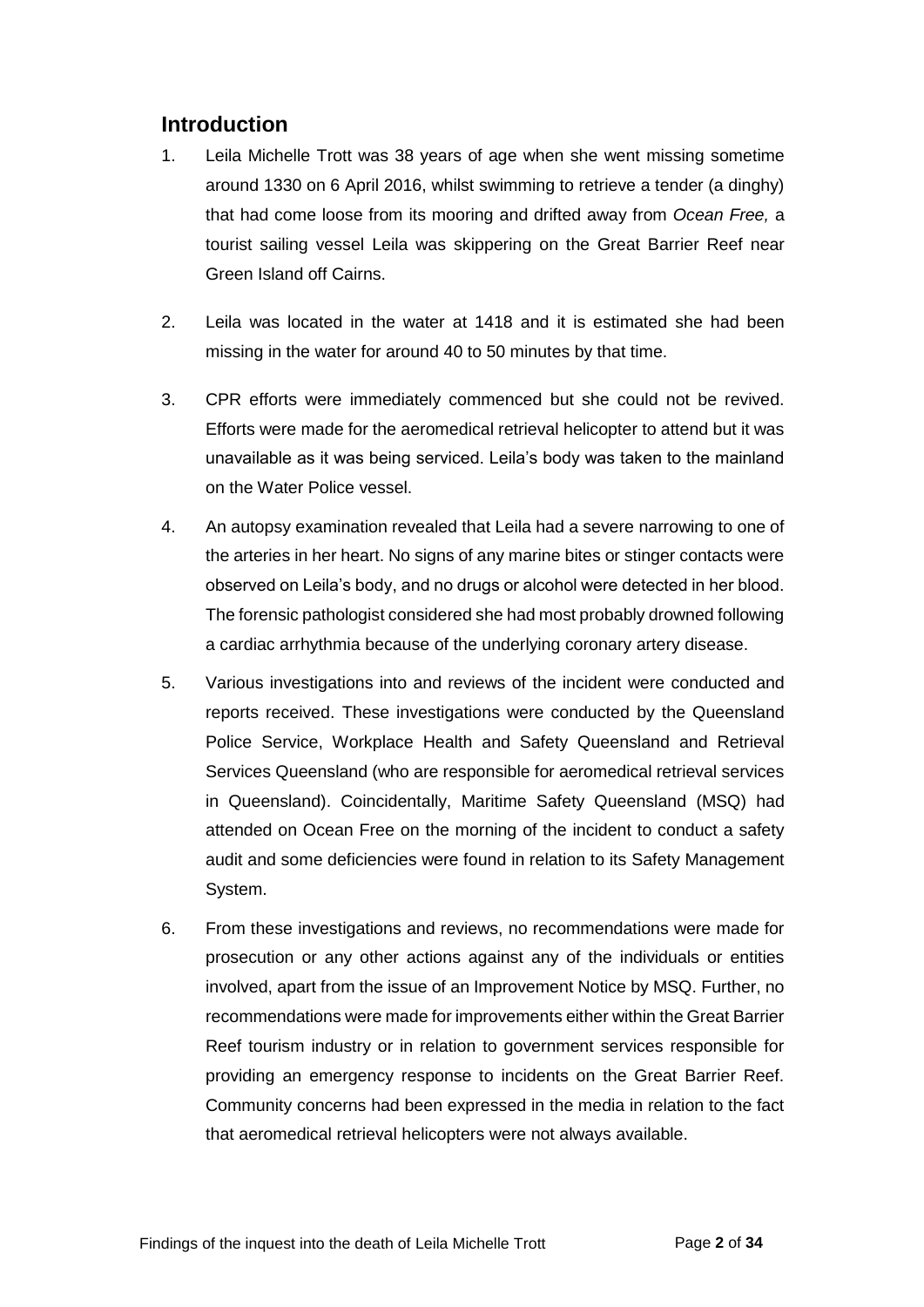- 7. Information was received about steps taken by Leila's employer since her death to help prevent a similar incident from occurring on one of their vessels in the future.
- 8. Leila's parents, Janet and Robert Trott expressed significant concerns regarding the finding by the pathologist as to Leila's cause of death, as well as the circumstances surrounding Leila's death, including:
	- how the tender was able to come loose from the vessel in the first place;
	- whether Leila may have felt pressure to swim for *The Tank* rather than call for assistance, given her position as a female skipper in a male-dominated industry;
	- why Leila's colleague left his lookout position that day;
	- whether Leila's employer did enough to ensure her safety, including with regards to staffing numbers on *Ocean Free*;
	- the adequacy of the emergency response to the incident, including the unavailability of a helicopter that afternoon to provide an aeromedical retrieval service for Leila; and
	- whether Leila's death may have in fact been related to a sting by a marine animal (possibly the Irukandji jellyfish) and subsequently covered up in some way, so as not to adversely affect tourism on the Great Barrier Reef.

# <span id="page-3-0"></span>**Issues for inquest**

- 9. Leila's family requested an inquest to help better understand the circumstances of her death and to uncover any other information that may not yet have come to light. In response to this request and having regard to the fact that an inquest into Leila's death may help to identify opportunities for improving the safety of individuals who visit or work on the Great Barrier Reef, a decision was made to hold an inquest.
- 10. At a pre-inquest conference held on 9 December 2016, the following list of issues for the inquest were determined:
	- a) The findings required by s. 45 (2) of the *Coroners Act 2003*; namely the identity of the deceased, when, where and how she died and what caused her death.
	- b) Whether the deceased's employer took reasonable steps to ensure the deceased's safety on board the vessel *Ocean Free* on the day of the incident.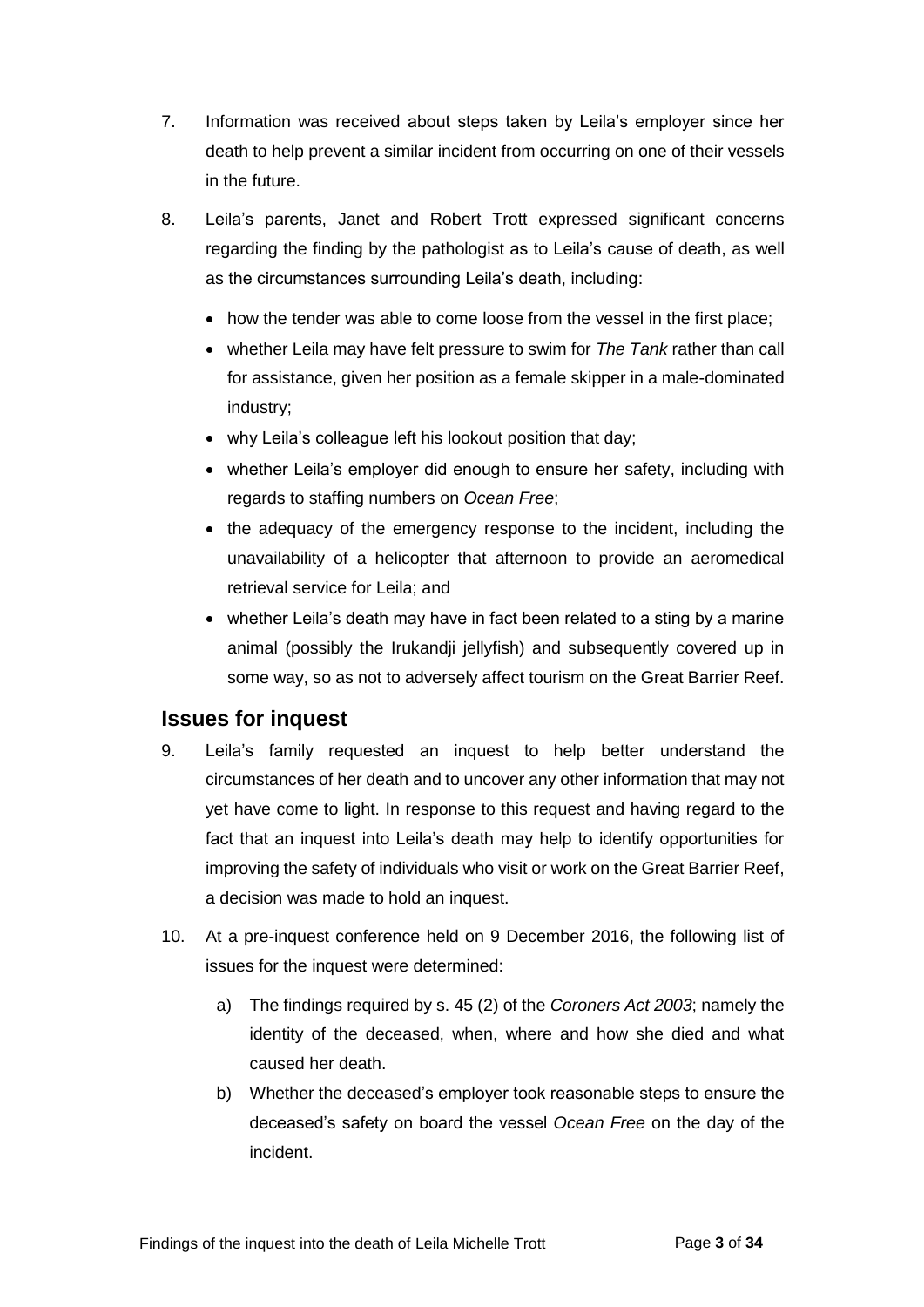- c) The adequacy and timeliness of steps taken by individuals, other vessels, and police and emergency services to locate the deceased, once she was identified as missing.
- d) The adequacy and timeliness of professional retrieval and emergency medical care available and provided to the deceased once she was located.
- e) What actions have been taken since the death to prevent deaths from happening in similar circumstances in the future.
- f) Whether there are any matters about which preventative recommendations might be made pursuant to section 46 of the *Coroners Act 2003*.
- 11. The following witnesses were called to give evidence at the inquest held over three days from 1 to 3 February 2017:
	- Senior Constable Darlene WEBB, Queensland Police Service
	- Dr Paul BOTTERILL, Senior Staff Specialist Forensic Pathologist, Queensland Health Forensic and Scientific Services
	- Angelo CAPALDI, Investigating Inspector, Workplace Health and Safety Queensland
	- Dean COGGINS, Regional Investigations Manager, WHSQ
	- Filippo MATUCCI, diver instructor, Cairns Premier Reef & Island Tours Pty Ltd
	- Jean-Luc GRASSET, passenger and international tourist (statement received but unable to be contacted to give evidence when scheduled)
	- Josette GRASSET, passenger and international tourist
	- Dr Elizabeth KYLE, specialist medical officer/clinical coordinator, Retrieval Services Queensland
	- Dr Catherine VOGLER, Royal Flying Doctor Service
	- Rob TOOMEY, Skipper and Maintenance Manager, Cairns Premier Reef & Island Tours Pty Ltd
	- Taryn AGIUS, Director, Cairns Premier Reef & Island Tours Pty Ltd
	- Perry JONES, Director, Cairns Premier Reef & Island Tours Pty Ltd
	- Paul MYERS, Operations Manager, Cairns Premier Reef & Island Tours Pty Ltd
	- John DOWNES, Marine Safety Inspector, Maritime Safety Queensland
	- Trevor WILSON, Acting Chief Pilot, QGAir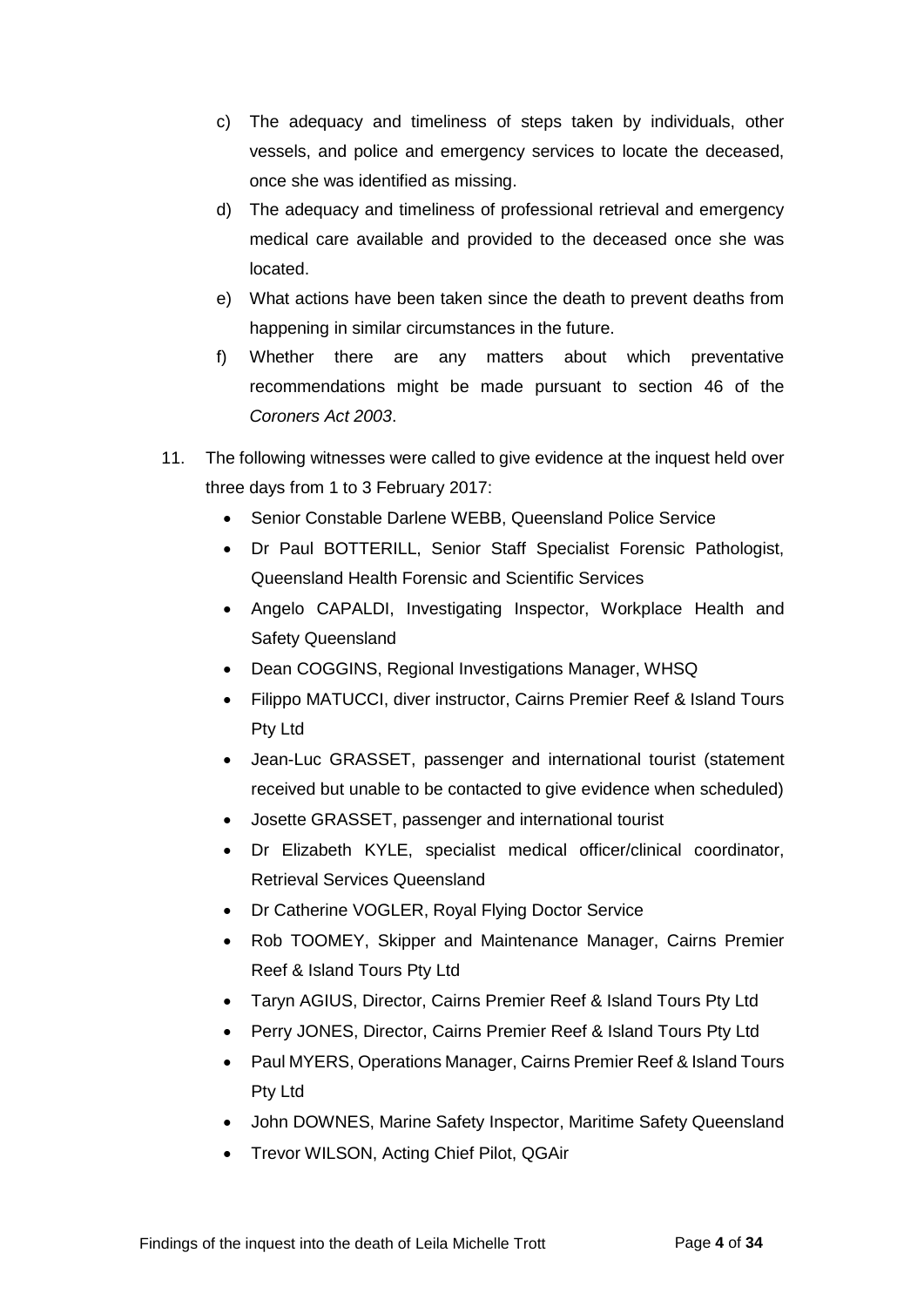• Dr Clinton GIBBS, Clinical Director – Northern Operations, Retrieval Services Queensland

# <span id="page-5-0"></span>**The events of 6 April 2016**

- 12. Leila was considered to be an experienced dive instructor and skipper and by all accounts was a very fit and healthy individual and a strong swimmer. There had been no evidence of any underlying physical condition or issues with respect to Leila's heart before that day, despite all of the physical activity she regularly engaged in. All who knew her in her capacity as a skipper felt she was more than capable of swimming the distance she set out to swim that day, even with a strong current and choppy waters.
- 13. Leila had taken the vessel, *Ocean Free*, out to Green Island that morning with nine passengers on board. Also on board was her colleague, Filippo Matucci, a dive instructor who was acting as a snorkelling guide for the passengers that day. Mr Matucci stated that the maximum the vessel can take is 25 passengers with four staff. As they only had one person on board who was planning on diving, he considered that conducting the trip with only two staff was very manageable. The vessel's *Safety Management System* as it existed at the time and in its current form states that two crew members only are required where 10 or less passengers are on board.
- 14. Mr Matucci stated that he considered Leila very capable as she had been working on boats for 15 years. It is apparent the company had other vessels including *Ocean Freedom* on which Leila would work two days a week as a coxswain and sometimes she would skipper the *Ocean Free.*
- 15. After a morning of snorkelling moored off Green Island, lunch was served on the vessel. After lunch, seven of the passengers were taken to Green Island via the tender, with Leila as skipper of the tender. The passengers were scheduled to remain on the island for around 45 minutes before being picked up again and returned to the sailing vessel. In the meantime, Leila returned the tender to the larger vessel.
- 16. Mr Matucci stated he assisted in securing the tender to the *Ocean Free* using a 'painter', which is a loop of rope attached to a short rope approximately 1.5 metres in length. The painter is attached to the tender permanently and slides along a metal bar on the tender. He stated that when Leila arrived back at the base he reached out and grabbed the painter and pulled it through the sternum gap and then put the loop over the cleat on the port side. When he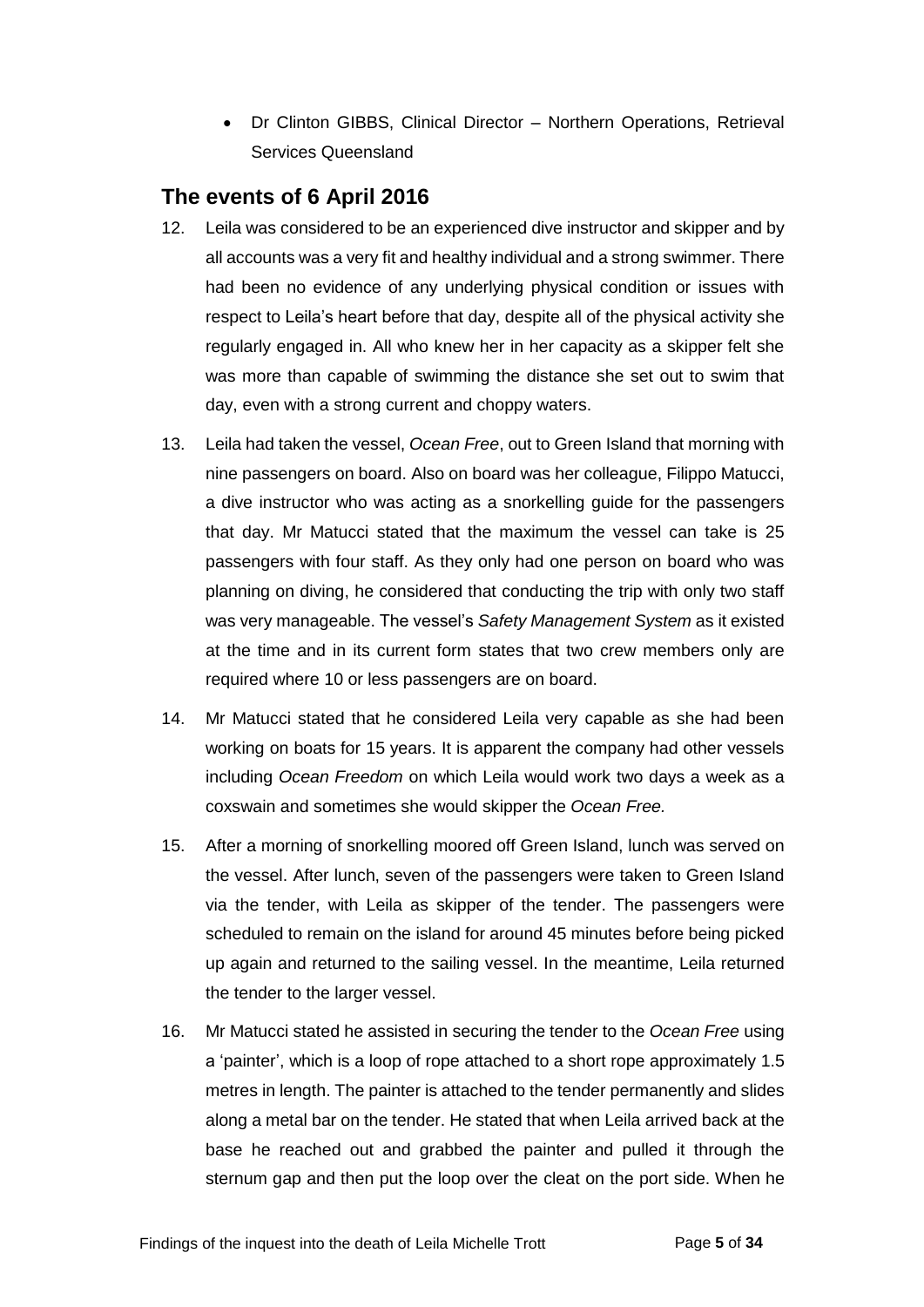secured the painter he stated it was definitely through the sternum gap and secured properly on the cleat.

*Photograph by way of example, to illustrate how Mr Matucci says the painter line was secured that day, with the painter line over the portside cleat passing through a gap at the stern*



- 17. Leila was still on the tender when Mr Matucci went back to wash the dishes from lunch. Leila then helped Mr Matucci clean up from lunch and he says she then took a break from duties, during which time she lay down above deck to sunbake for a while.
- 18. At around 1310, about five minutes before Leila was due to return to Green Island to pick up the passengers, Leila noticed the tender had come loose and drifted some distance away from the vessel. Mr Matucci stated that he saw the tender was about 500 metres away and thought it probably had been drifting for a good 10-15 minutes. The current was going in a north-westerly direction and the wind was coming south-easterly at about 16-20 knots. Mr Matucci stated he thought the wind was slightly below 20 knots as he had watched the wind sock on the island jetty.
- 19. After a very brief discussion with Mr Matucci about what to do, Leila decided to swim to another nearby vessel owned by the same company, a glass bottom boat referred to as *The Tank*, which was anchored some 400-500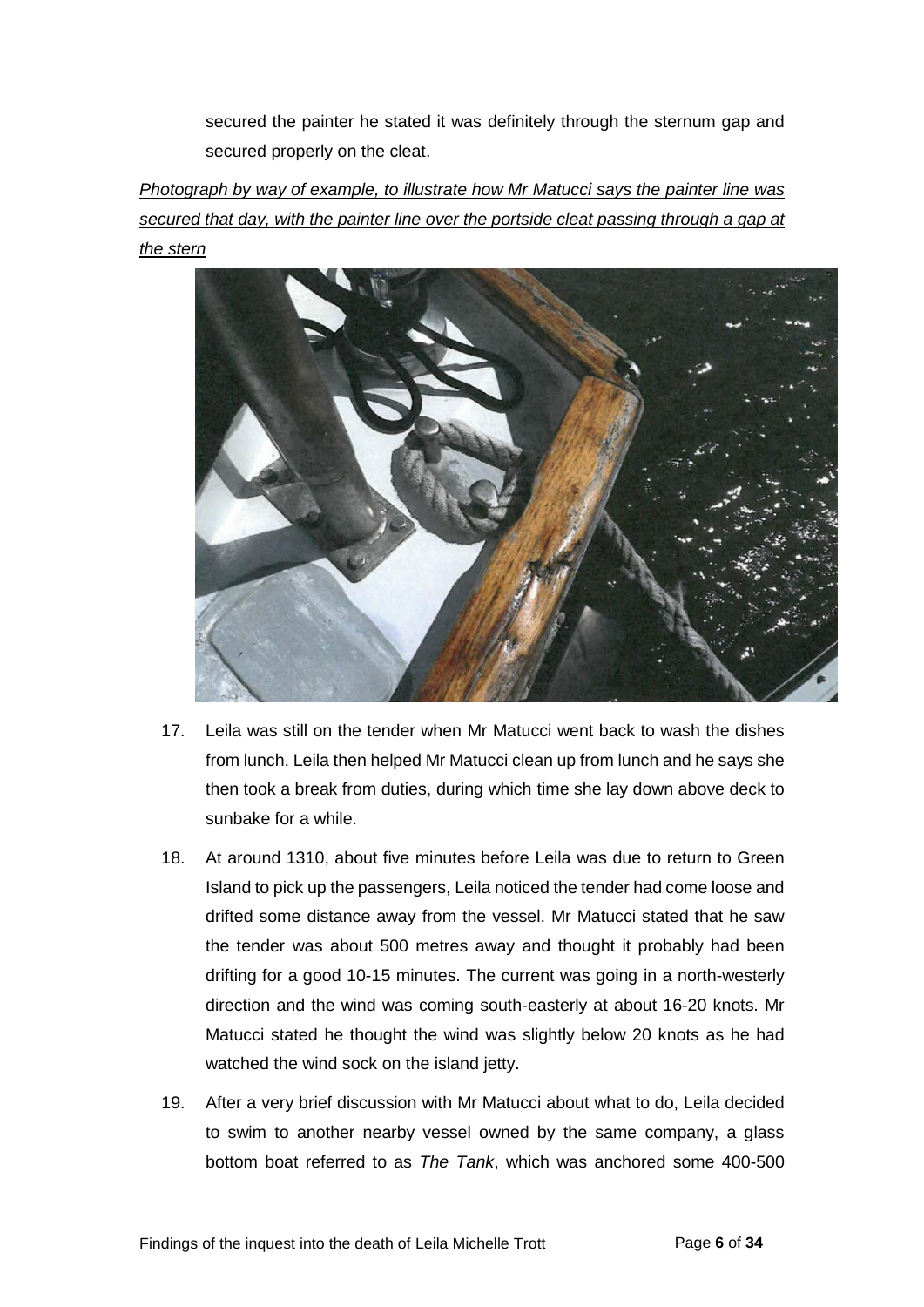metres away. There was some conflicting evidence suggesting the *Tank* was closer to 150-200 metres away, but my own view of the scene conducted prior to the inquest indicated the distance was closer to the range of 400 metres. In any event, the evidence is such that given Leila was a strong swimmer this distance was ordinarily well within her capabilities. Mr Matucci said he offered to go but Leila said she would. Mr Matucci assumed the plan was for Leila to return with *The Tank* to collect him so that together they could retrieve the tender. He said in his evidence that Leila hurriedly put on her fins and mask and jumped into the water before he could discuss the plan much further.

- 20. As apparently explained by Leila to a male French tourist, Jean-Luc Grasset, the reason they did not take the *Ocean Free* over to the *Tank* was because low tide was at 1330; it was a very shallow reef and the reef might hit the bottom of the boat.
- 21. Mr Grasset's wife and fellow tourist, Josette Grasset, said she thought Leila had attached the tender to the *Ocean Free*. She had seen Leila clean up after lunch and then do some paper work on a mattress. Twenty to 30 minutes later Leila said something about the tender vessel being adrift. Ms Grasset recalls her husband asking why she did not take the *Ocean Free* to collect the tender and Leila explained that due to the bouncing of the water, navigating the reef would be too hard. Ms Grasset stated that Leila was 'in a panic' to get the tender back so she could pick up the other passengers from the island.
- 22. Mr Matucci, in retrospect, stated he or Leila could have called for someone else from the nearby Green Island or other nearby tourist vessels to come and pick them up to take them to the *Tank.* He said it all happened so quickly from the time Leila saw the tender missing, to her jumping in the water. He did not argue with her as she was the skipper.
- 23. Leila, who was already wearing a swimsuit, put on flippers and a mask and dived into the water. Mr Matucci said he acted as lookout whilst Leila swam towards *The Tank*. Whilst the water was rough and 'choppy' that day, and possibly with some current (Leila was seen to be swimming slightly off course), he felt confident whilst watching her that Leila would reach *The Tank*.
- 24. Mr Grasset stated he also looked at Leila swimming for a little while and then he went and did other things. He said Leila looked like she was a confident swimmer but it did not look like she was swimming directly to the boat due to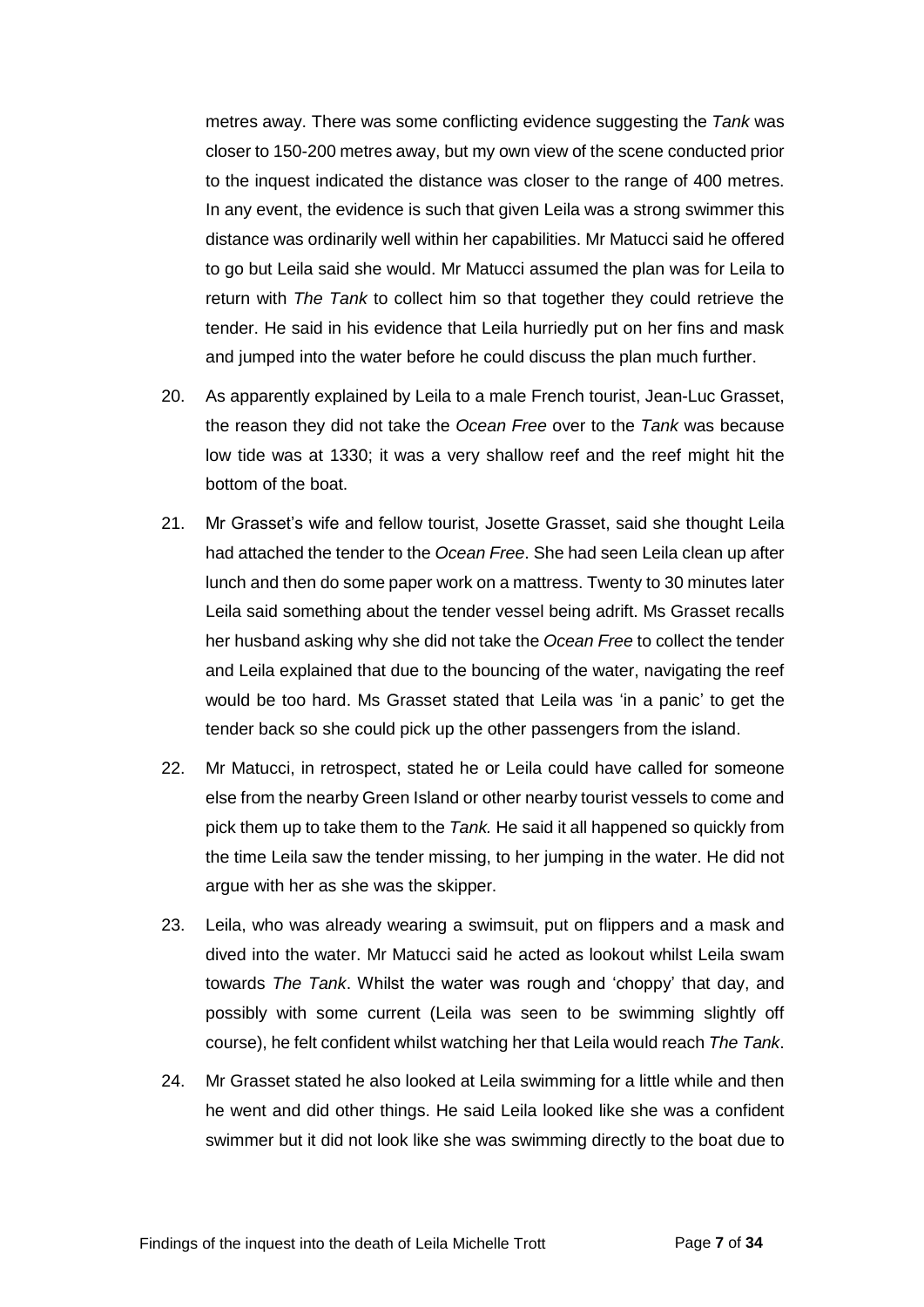the tide moving out from the beach and placing her on the right side direction of *The Tank*.

- 25. When Leila was about two-thirds of the way to *The Tank* or about 50 metres from it, and feeling confident that Leila was fine and not showing any signs of distress, Mr Matucci left his lookout position to use the toilet briefly. Ms Grasset recalls her husband at one point said he saw that Leila seemed not so far from the other boat (*The Tank*).
- 26. When Mr Matucci returned a few minutes later he could not see Leila in the water or on *The Tank*. Mr and Ms Grasset stated they had periodically been watching Leila swimming towards *The Tank*, but on Mr Matucci's return also could not see her. All three continued to look out for Leila for a short time. Mr Matucci says he looked for Leila for a minute or two. He was not initially worried and thought she may be on the other side of *The Tank* preparing to climb on board. Ms Grasset estimated it was 10 minutes before Mr Matucci called the alert on the radio. In my view the timing may have been shorter than 10 minutes but it was at least some minutes.
- 27. Mr Matucci then radioed another nearby tourist vessel, the *Big Cat,* for assistance from their tender. He first called on channel 16 (the emergency channel) and was asked by the receiver to move to channel 15. Mr Matucci did not argue and did so within seconds and asked for the *Big Cat* tender to come over to *Ocean Free* immediately but did not say why. Mr Matucci saw the *Big Cat* tender coming and he then rang Rob Toomey, another skipper with the company who also had a managerial role. Mr Toomey was on the mainland on his day off. Mr Matucci told him Leila was in the water and he could not see her and wanted help to coordinate a search. Mr Toomey realised Mr Matucci was very concerned. Mr Toomey stated he rang a worker he knew at the Green Island Parasailing company to help with a search and to notify all other boats that Leila was missing. Mr Toomey called Mr Matucci five minutes later to say he had called others to help, and a number of vessels began making their way to the area to assist.
- 28. The area where the tourist boats congregate is quite close to Green Island and the distance from the various moored vessels would be less than a kilometre.
- 29. Mr Matucci then got on to the tender from the *Big Cat* and they followed the path Leila had swum. He snorkelled on top of the water to look for her yellow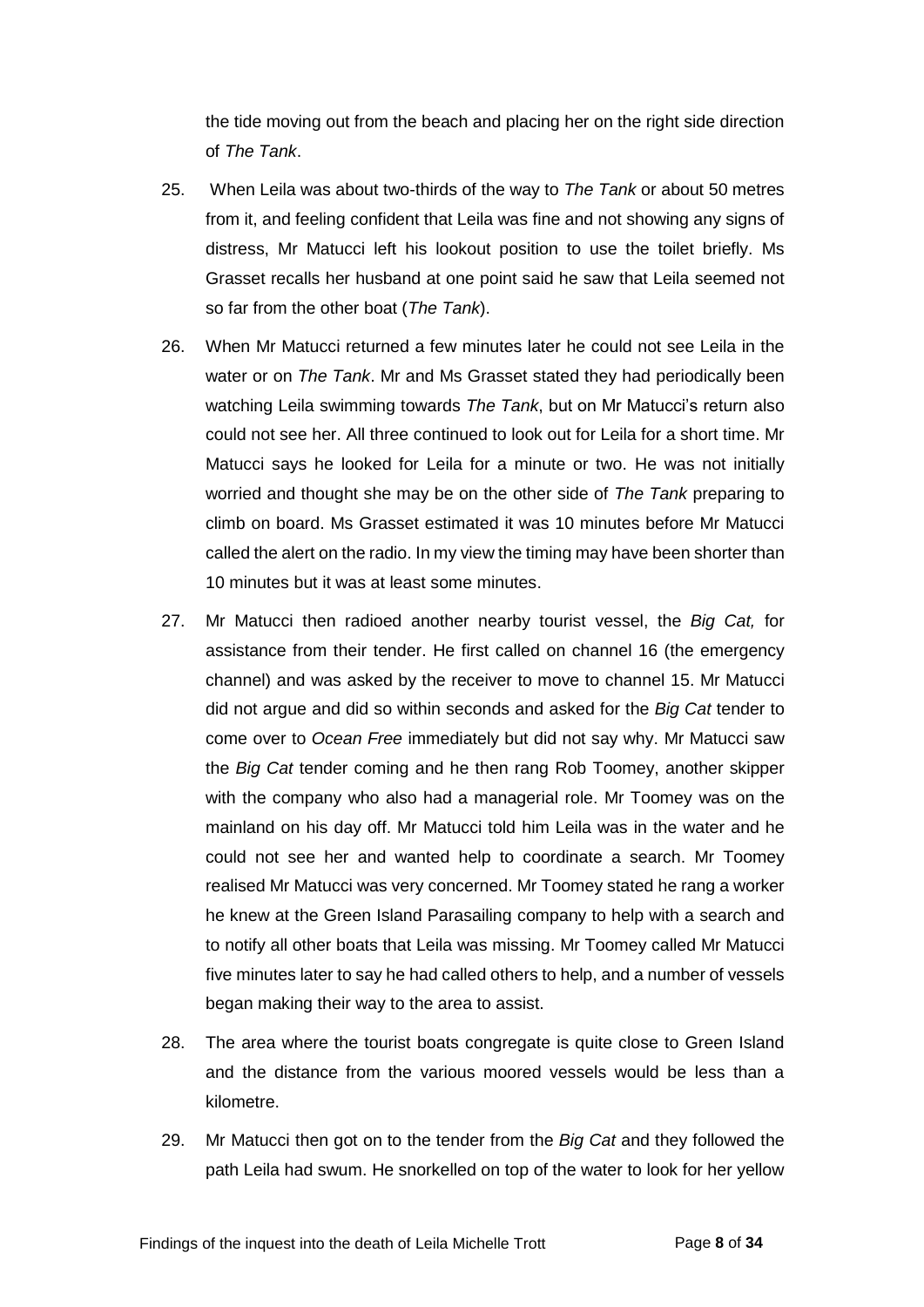fins. By this time the parasailing boat was also there. Mr Matucci was then told he should send a 'PAN-PAN' emergency call and they took him back to *Ocean Free* for that purpose. By that time there were four to five boats in the area and some divers were in the water looking for Leila. The search was conducted by these vessels travelling in a line parallel to each other moving away from the island.

- 30. An official 'PAN-PAN' emergency call was made by Mr Matucci via radio at 1406, alerting water police and emergency services to the situation. Mr Matucci stated that his initial thought was to get onto the radio to get another tender to come and help and he did not think to call a 'PAN-PAN'.
- 31. A short time after the 'PAN-PAN' call, at around 1418, Leila was located by another vessel floating face down on the surface of the water, approximately one kilometre from where the *Ocean Free* was moored.
- 32. Jason Brown had first aid and oxygen delivery training. He was travelling with Thomas Orland on a *Great Adventures* boat moored at Green Island when they got the call to assist at about 1400. Mr Orland also had advanced resuscitation training including the use of oxygen resuscitation equipment and defibrillators. They were searching downwind of the glass bottom boat tender (*The Tank)* and were about 500 metres from *Ocean Free.* Mr Brown was the first to see Leila floating face down in the water. He jumped into the water and immediately turned Leila over and heard the sound of gas escaping from her. She was not wearing a mask. Leila was pulled from the water into the boat and observed to be unconscious and not breathing, and with her eyes open and pupils fixed and dilated. Leila had been missing in the water for around 40 to 50 minutes by that time.
- 33. CPR efforts were immediately commenced. Mr Brown stated that it was his impression Leila was already deceased but his training required him to commence and continue CPR until he was told otherwise. Mr Brown did chest compressions and Mr Orland held an  $O<sup>2</sup>$  mask in place and at the same time headed towards Green Island.
- 34. Emma Mather from *Sea Walker* boarded and assisted with chest compressions. She also has CPR qualifications. With her was a trainee paramedic, Lachlan Roberts who also worked on *Sea Walker*. They were met at the beach by an employee of Green Island Resort who had an automatic defibrillator. They also had access to a Royal Flying Doctor Service's medical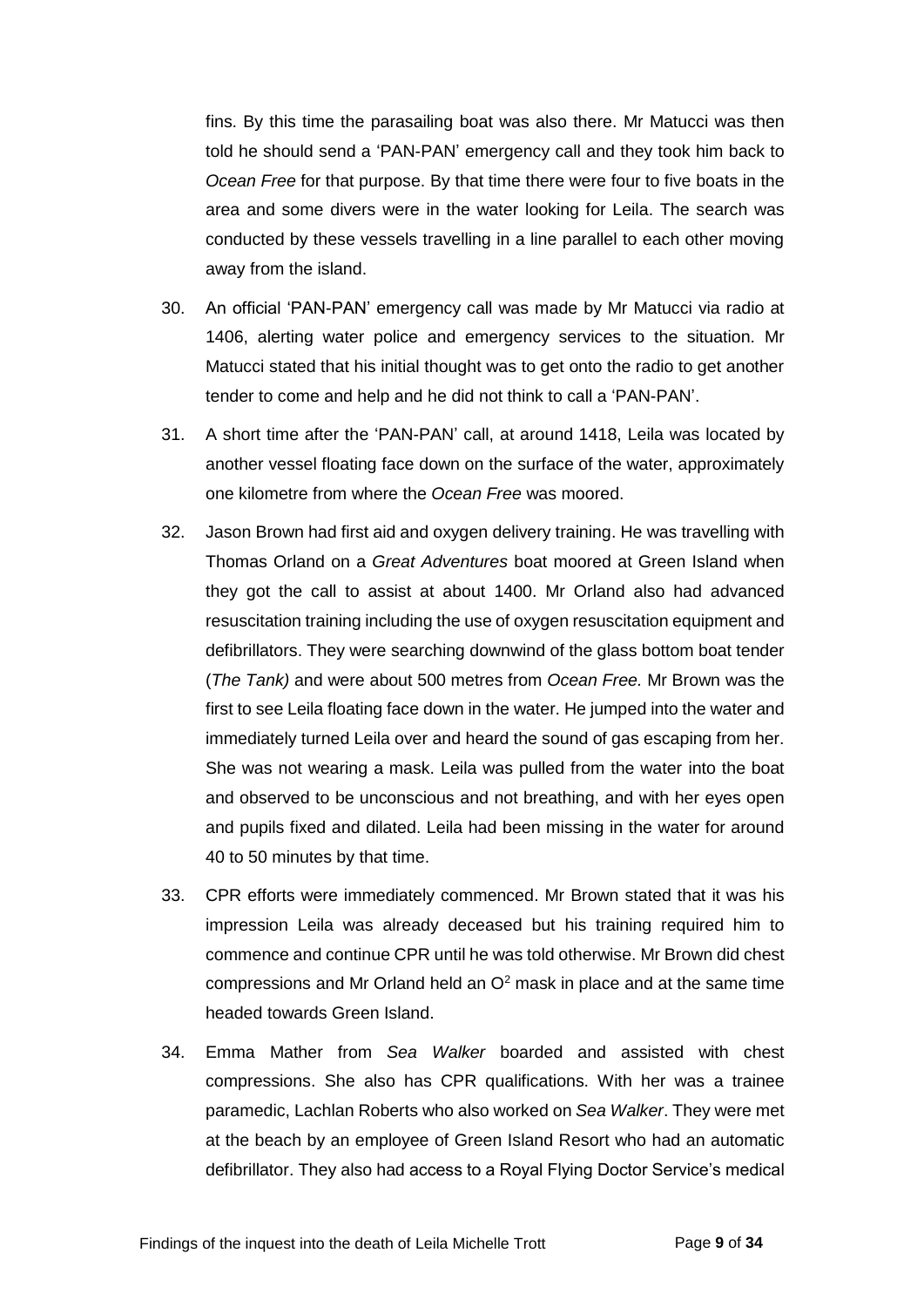kit held on the island. Staff at the island had already contacted RFDS to seek permission to utilise the medical kit and were being given clinical advice over the telephone by Dr Catherine Vogler of RFDS.

- 35. The defibrillator was attached to Leila and turned on but the machine read that 'no shock' was advised and to continue with CPR. As well, the trainee paramedic inserted an Igel Airway into the mouth and a Cardio Pump onto Leila's chest to provide more efficient compressions. The staff at the island utilised the defibrillator, adrenalin and pulse oximeter. They were asked to check for evidence of marine stings and found none. The trainee paramedic placed a cannula into a vein. At no time did the defibrillator advise to administer a shock. Despite continued efforts Leila showed no signs of recovery and her life was declared extinct at 1519, an hour after she had been pulled from the water.
- 36. The missing tender was found by another tourist boat and brought back to Cairns. Craig De Courcy noted that the tow line was in the boat and the stern painter line was dragging in the water. The significance of this evidence is that the tow line must not have been used as an alternative or extra securing to the main vessel. The stern painter line would have been just dragging into the water, given its length and would not have interfered with the movement of the tender.

### <span id="page-10-0"></span>**Autopsy results**

- 37. An autopsy and other post mortem testing to determine Leila's cause of death was conducted by Dr Paul Botterill, Forensic Pathologist. There was no significant past medical history. According to her local doctor's medical records there was an episode of ill health in 2014 where an elevated blood creatinine kinase level was noted, but no other investigations or specific symptoms appeared to suggest any known past history of cardiac disease.
- 38. During the autopsy examination it was revealed that Leila had a severe narrowing to one of the arteries in her heart. This involved a short single segment of narrowing in the mid-course of the left anterior descending artery, associated with a greater than 75% liminal narrowing.
- 39. No signs of any marine bites or stinger contacts were observed on Leila's body, and no drugs or alcohol were detected in her blood. Dr Botterill stated that although the absence of marine stinger marks did not exclude absolutely the possibility of a marine stinger he considered this to be most unlikely given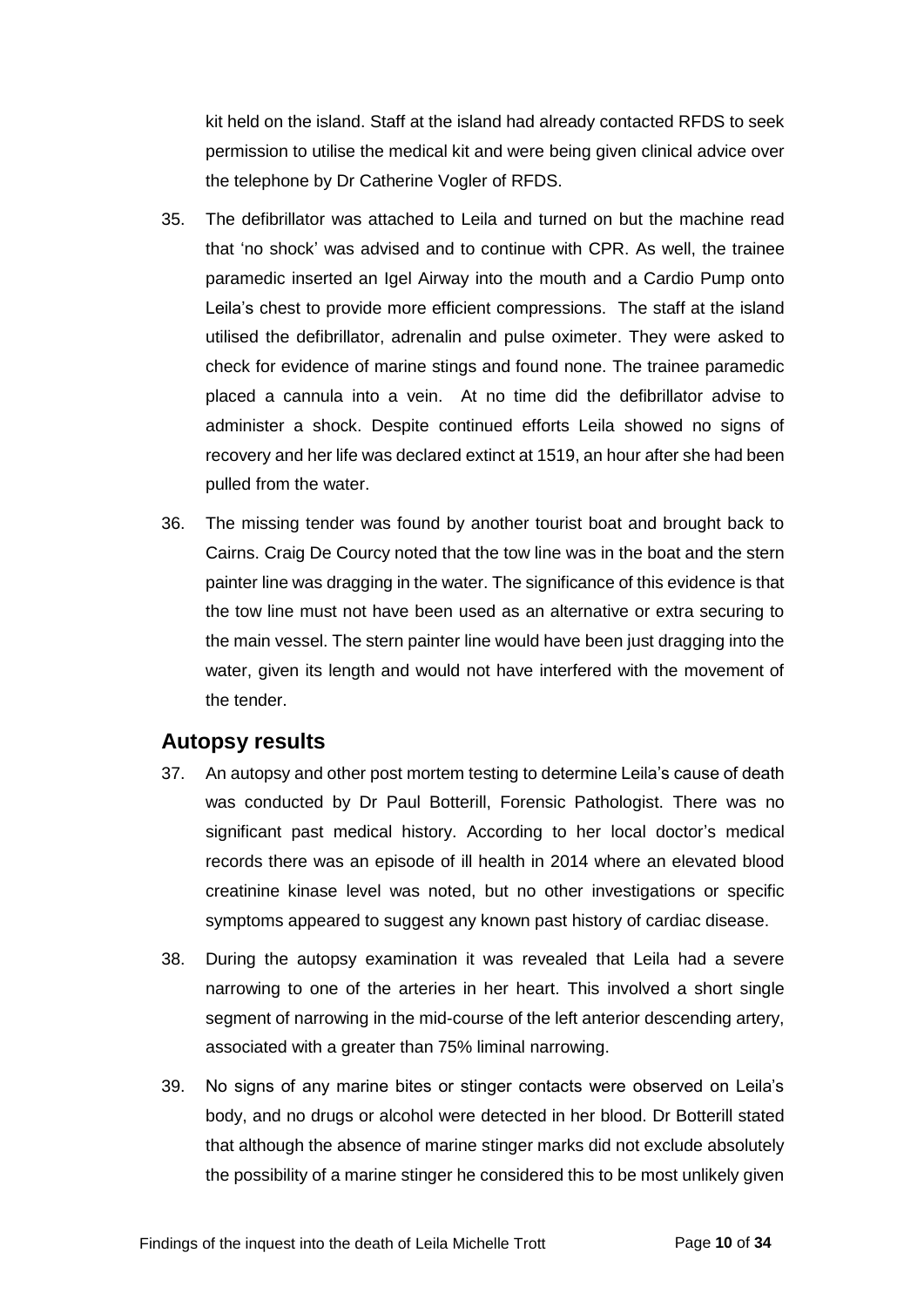the significant coronary artery disease. He stated that there would be thousands of people in Australia at any one time with this condition who would be unaware of the condition as they were not having any adverse symptoms. Sometimes a person would feel chest pain but in many others a cardiac arrhythmia could occur without warning.

40. From these observations, Dr Botterill formed the opinion that Leila's cause of death was *most likely drowning following a cardiac rhythm disturbance due to underlying coronary artery narrowing and it remains possible that this has been exacerbated by the exertion and stress associated with the attempts to retrieve the boat. It remains difficult to exclude potential contribution due to the exertion and stress of the circumstances leading to the death.*

# <span id="page-11-0"></span>**Investigation findings**

#### <span id="page-11-1"></span>*Queensland Police Service Investigation*

- 41. The QPS investigation was completed by Senior Constable Darlene Webb.
- 42. Statements were taken from relevant witnesses who were present on the vessel when Leila went missing and from those who were involved in the recovery and initial first aid.
- 43. The weather at that time was fine, clear and sunny. The wind was reportedly blowing south easterly between 16–20 knots. The current was north westerly with half to one metre of swell and was rough and choppy. Visibility on top of the water was good. Visibility below the surface was approximately four to five metres.
- 44. Police were first informed of the incident at approximately 1433 by QAS communications that a rescue helicopter was off-line and requested Water Police to attend. Senior Sergeant Coate, the Cairns District duty officer queried why QAS was not charting a helicopter and was advised QAS did not charter helicopters and only used rescue helicopters as available.
- 45. Investigations later revealed that Rescue helicopter 510 was not available as it was down for scheduled maintenance over 5 and 6 April 2016. The closest rescue helicopter was in Townsville an estimated 1.5 hours away. QPS were subsequently advised by EMQ Air Operations that a helicopter from Townsville would not have reached the incident before Leila had been located, even if they had been requested to respond.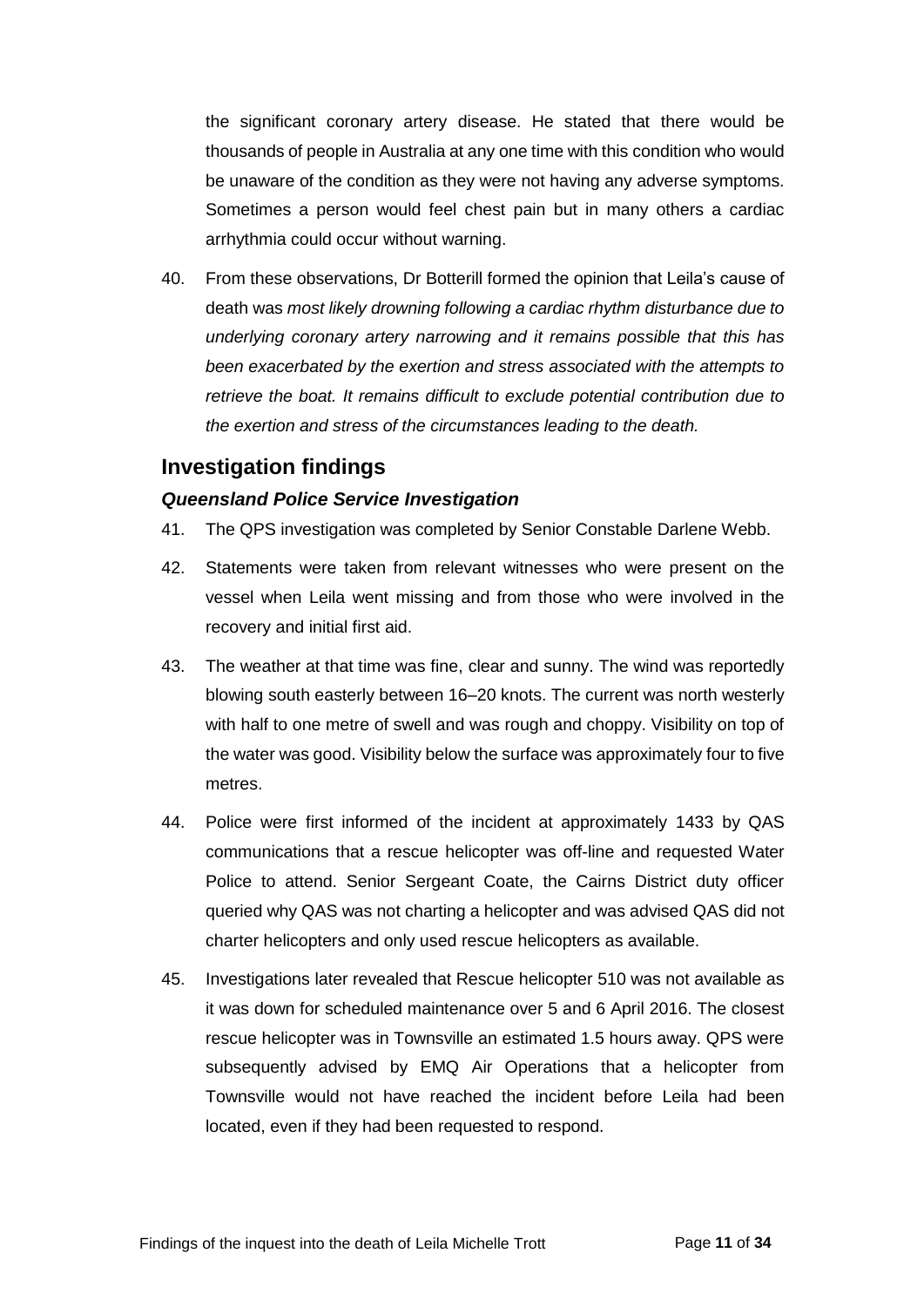- 46. The QPS investigation found that Mr Matucci did not call the PAN-PAN until 1406, some possible 40–50 minutes after Leila was noted to be missing. However, the evidence shows he did call for assistance from other vessels in the area approximately 10 minutes after noticing her missing.
- 47. The investigation report noted that if the PAN-PAN had been sent earlier it would have alerted the Water Police, potentially the rescue helicopter and other vessels in the area to the incident, however the Water Police were an estimated 1.5 hours away in Cairns and would not have made it to the scene before Leila was located.
- 48. The investigator considered that Leila made a decision to swim for *The Tank.* She concluded Leila may have panicked and knew time was a factor for her to retrieve the tender so the other passengers could be collected from the island. There was no evidence to suggest Leila was unwell and it was believed she should have been able to swim that distance without issue. There was no evidence to suggest she was pushed to or forced to make this decision.
- 49. The police investigation found, whilst the tender coming adrift from the *Ocean Free* was a catalyst for the events that followed, there were no suspicious circumstances and no one was criminally responsible for the death.

#### <span id="page-12-0"></span>*Workplace Health and Safety Queensland Investigation*

- 50. WHSQ was notified of the incident by Queensland Ambulance Service (QAS) by email on 6 April 2016. Inspector Angelo Capaldi conducted enquiries and prepared a report. The Regional Investigations Manager, Dean Coggins oversaw the report and recommended no further action take place, in that the information gathered indicated no identified contravention under the *Workplace Health and Safety Act 2011*.The investigation was also overseen by the Director of Legal and Prosecution Services.
- 51. It was noted that at one point the investigation was discussed at a case management meeting on 29 April 2016 between Mr Capaldi, Mr Coggins and a member of the Legal Services team. A decision was made that the investigation would be completed as a *Fatality Enquiry Report* rather than as a *Comprehensive Investigation Report*. This was on the basis no contravention of WHSQ legislation had been identified, although noting the company's *Safety Management System* did not cover the situation of recovering a tender that has come adrift.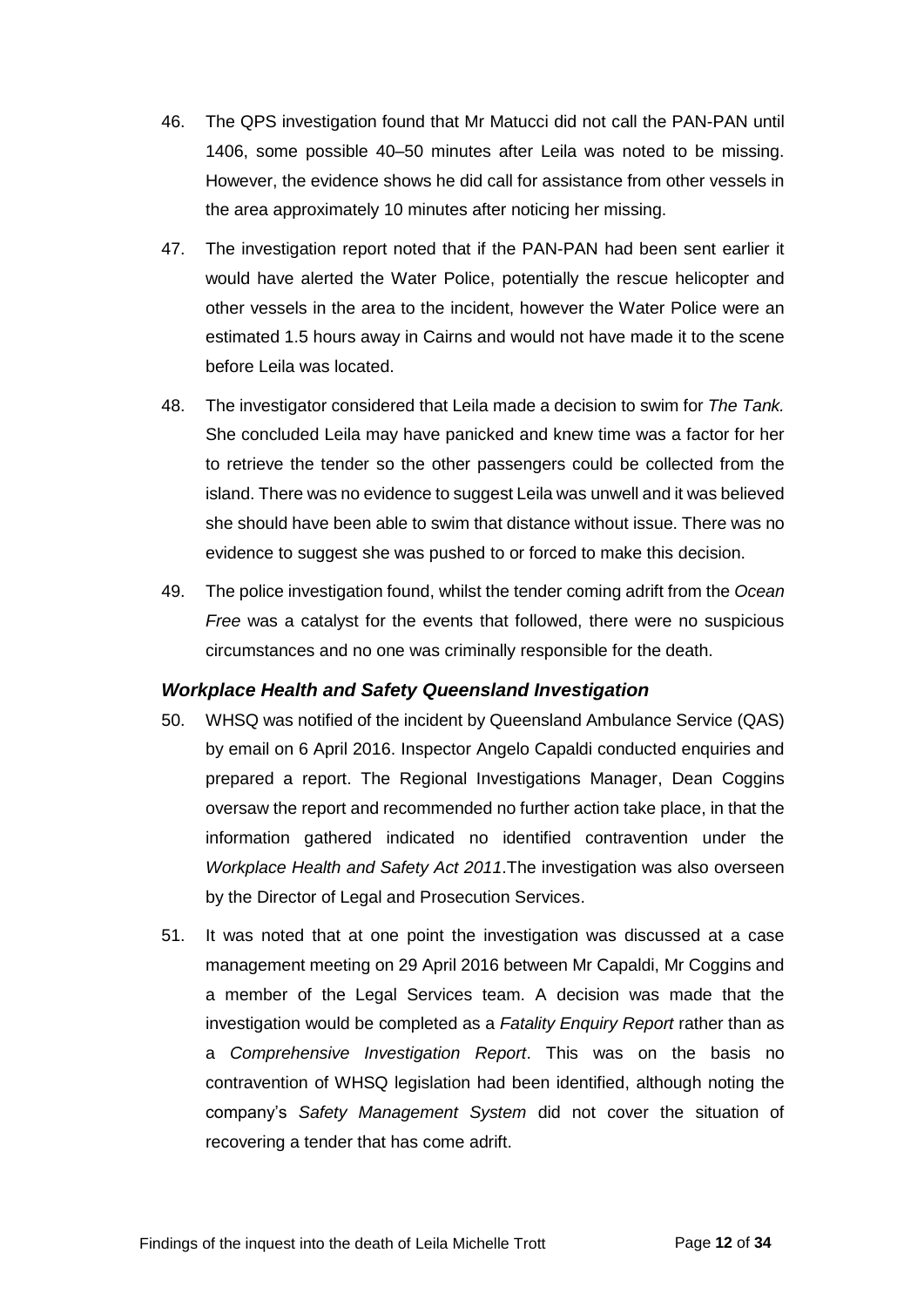- 52. The case management meeting notes also identified there may be an overlap with Marine Safety Queensland/Australian Marine Safety Authority legislation and queried if they (MSQ/AMSA) were aware. The Director of Legal Services noted in a notification dated 1 June 2016 that even if there was criticism, which might be levelled at the employer relevant to retrieval of vessels adrift, the same could not be associated with any breach provable to a criminal standard under WHS legislation. WHSQ's view was to all intents and purposes, the master of a vessel would equate to an 'officer' or a 'person in control' under the WHS Act. It was further noted that the duties of a master may primarily arise from the *Transport Operations (Marine Safety) Act* and the regulatory scheme under that Act, as opposed to the WHS Act, and it may be this incident fits less comfortably under the WHS jurisdiction.
- 53. What can now be said is that there was no contact made between MSQ/AMSA and WHSQ at any time. AMSA was not aware WHSQ had carried out an investigation until the day before the start of the inquest. WHSQ was not aware that AMSA had conducted an audit of the company's *Safety Management System* on the morning prior to Leila's death and subsequently forwarded an Improvement Notice to the company regarding the very *Safety Management System* that presumably had been examined by WHSQ in the course of its investigation. I will have more to say about this issue later in my conclusions. WHSQ accepts as a general proposition that this case reveals the communication between it and MSQ/AMSA does need to improve.
- 54. WHSQ concluded that the evidence shows that Leila made an informed decision to swim to *The Tank* in waters that were 'rough' and 'choppy'. WHSQ further concluded that from her 15 years' experience in the industry, and training as the skipper of a marine vessel, it must be assumed Leila had the requisite knowledge to appreciate the potential dangers posed by ocean waters in general, and rough water in particular.
- 55. WHSQ noted that whilst the policies and procedures of the employer in place at the time of the incident may not have specifically covered the particular situation leading to this incident, the evidence is it was understood assistance could be sought from other vessels in the vicinity for non-standard problems encountered. That may be the case but it is unclear what evidence indicated this conclusion could be reached.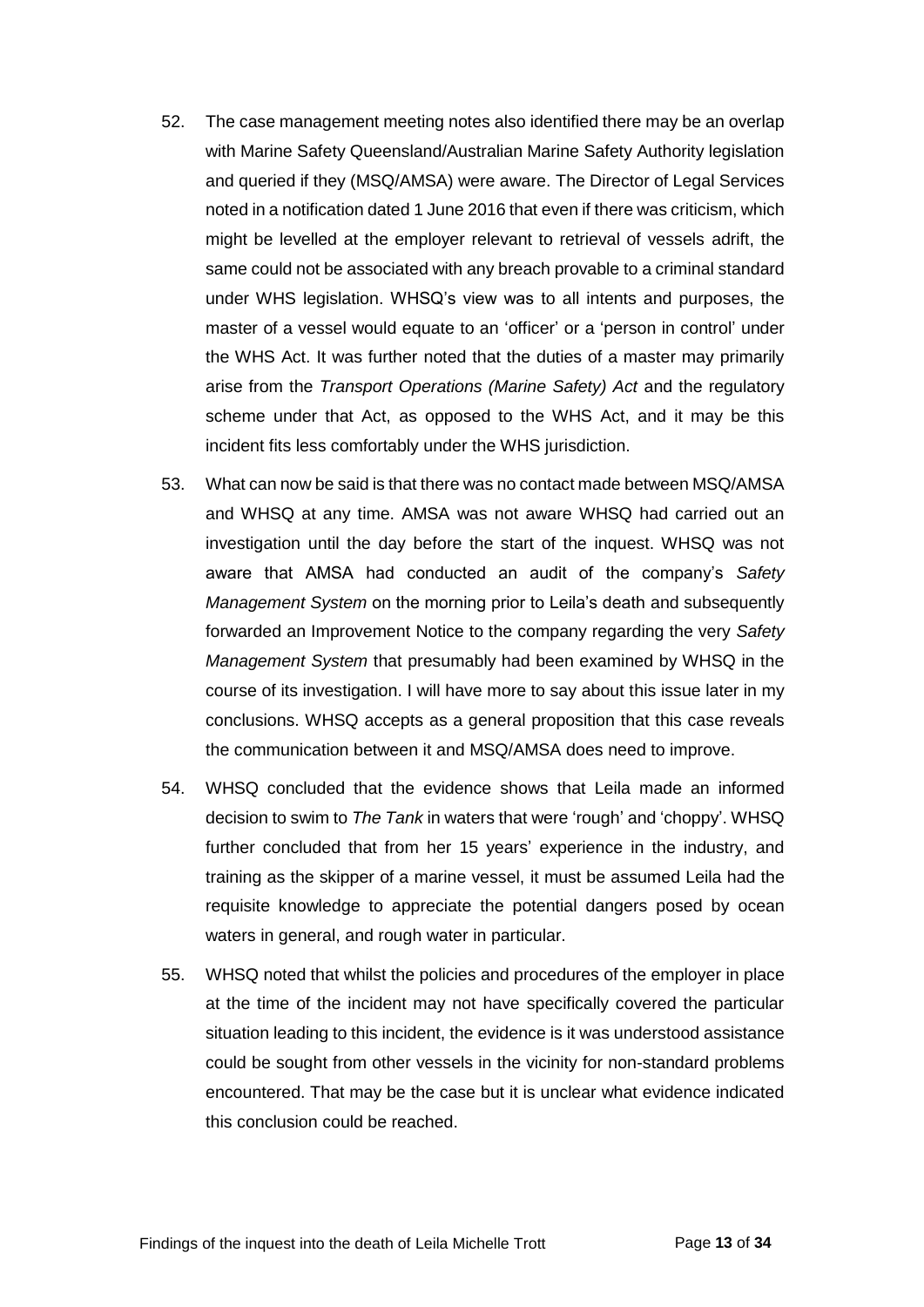- 56. It was speculated that personal factors, including a desire as a woman not to be seen in a professional disadvantaged or embarrassing situation by male counterparts, may have influenced Leila's decision. WHSQ stated that while there is no direct evidence of this, such an influence on her decision was outside the direct control of the employer.
- 57. The WHSQ investigation was unable to establish how the tender came adrift. According to Mr Matucci he secured the painter's line correctly through the scupper hole at the stern of the vessel. The scupper and cleats are in a position above the tender and therefore the painter's line to the tender would always have downwards pressure even when there was slack in the line. With this being the case, the investigation concluded it would be highly unlikely any slack would have caused the painter's line to dislodge. The investigation noted that Mr Matucci could not recall whether he secured the tender with the fore or aft painter's line. The industry standard is always to tie the tender boat to the main vessel using a fore line.
- 58. WHSQ conclusions in relation to the primary causes of the incident were:–
	- i. The tender coming adrift. There was no evidence as to how, or at what time, the tender came adrift from the main vessel. Given the tender was a considerable distance from *Ocean Free* when its absence was noticed, it is possible the tender may have come free from the main vessel shortly after it was attached on arrival from Green Island.
	- ii. Leila's decision to swim to *The Tank* in the rough choppy seas. If radio call for assistance from other vessels in the area had been made, there would have been no reason to enter the water.
- 59. WHSQ found that from the enquiries made there was insufficient evidence to conclude that in conducting its business or undertaking, any action or inaction of the employer can be attributed to the death.

#### <span id="page-14-0"></span>*Maritime Safety Queensland*

60. On the morning of 6 April 2016, Marine Safety Inspectors from MSQ conducted routine compliance monitoring of *Ocean Freedom* and *Ocean Free* at their berth in the Marlin Marina Complex in Cairns. Both vessels ran snorkelling tours and were operated by a company connected with the owners of the business.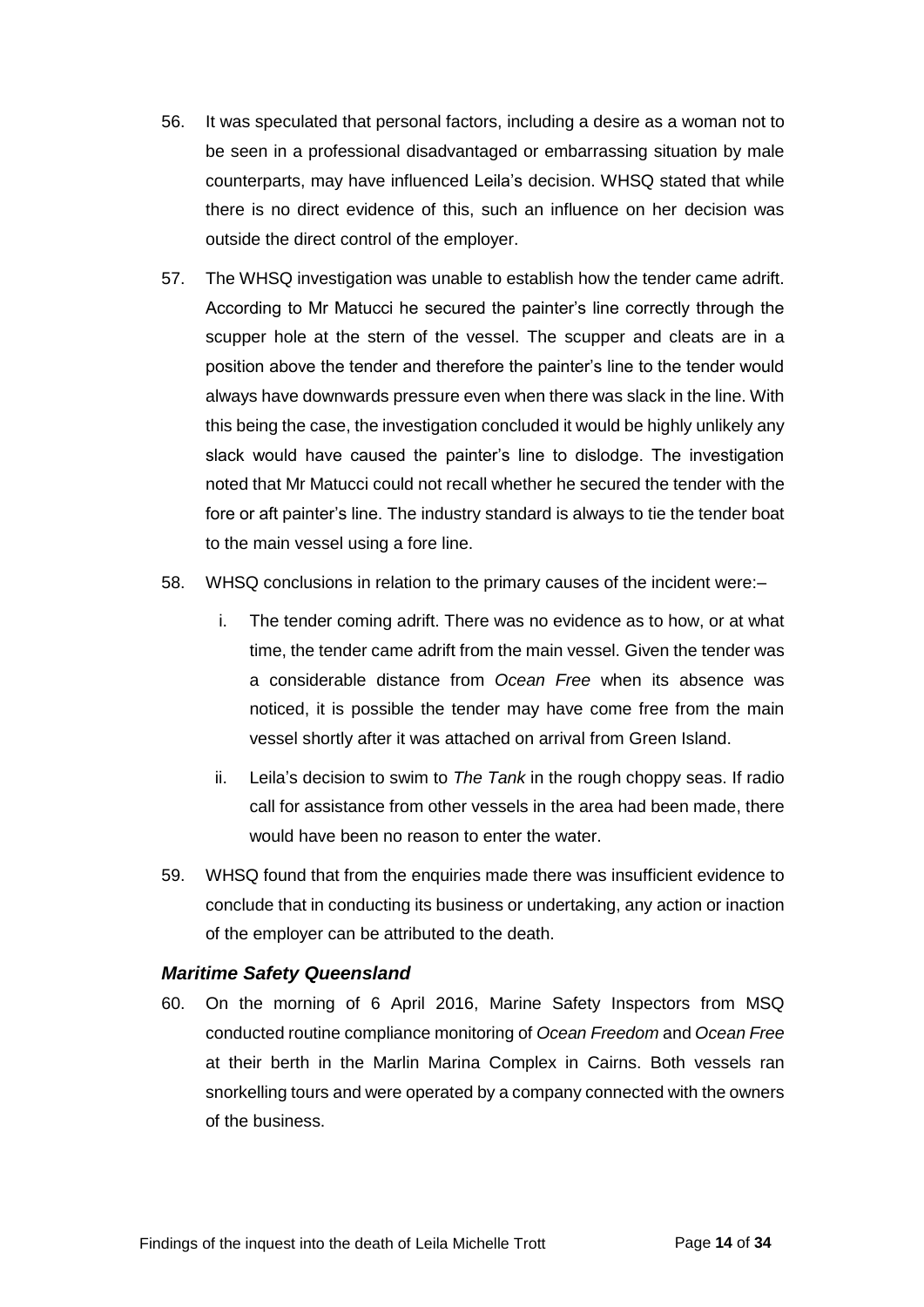- 61. The compliance audit was in relation to safety management systems and no inspections relating to equipment were carried out. During the morning audit, a number of deficiencies were detected in the vessel's *Safety Management Manual* that required review and amendment. All other areas of the vessel were found to be compliant. The deficiencies consisted of the recording of emergency response training; *Masters Owners and Designated Person* statement; hazardous occurrence procedures recording and the company had also failed to implement a compliant *Safety Management System* for the two vessels.
- 62. On 13 May 2016, an improvement notice was issued with a detailed report into compliance monitoring to review, update and implement *a Safety Management System* for the vessel *Ocean Free.* MSQ noted that both the vessels operated by the company were well run and the only issues were restricted to the compliance with the *Safety Management System*.
- 63. MSQ considered it had an excellent relationship with the operator and consulted extensively with the operator over the following months to improve their *Safety Management System.* On 13 September 2016, the improvement notice was cleared. MSQ was satisfied the company had been compliant and implemented a *Safety Management System* addressing the deficiencies identified.
- 64. The incident relating to Leila's death was also reported to MSQ on 6 April 2016 but it did not carry out an investigation and did not consult with WHSQ about any investigation it was carrying out. MSQ did have discussions with the Water Police who are located at the same office building. MSQ assisted in obtaining copies of any digital recordings for marine radio traffic from the day of the incident.

#### <span id="page-15-0"></span>**Response of emergency services and retrieval**

65. CPR and first aid were provided to Leila at the scene by Mr Jason Brown and others and those events are referred to earlier in this decision. This part of the decision will examine the responses of other emergency services and retrieval agencies.

#### <span id="page-15-1"></span>*Queensland Ambulance Service*

66. Commissioner Russell Bowles of QAS provided a letter to the Coroners Court setting out the QAS response. The records indicated that at 1418 on 6 April 2016 the Queensland Emergency Medical System Coordination Centre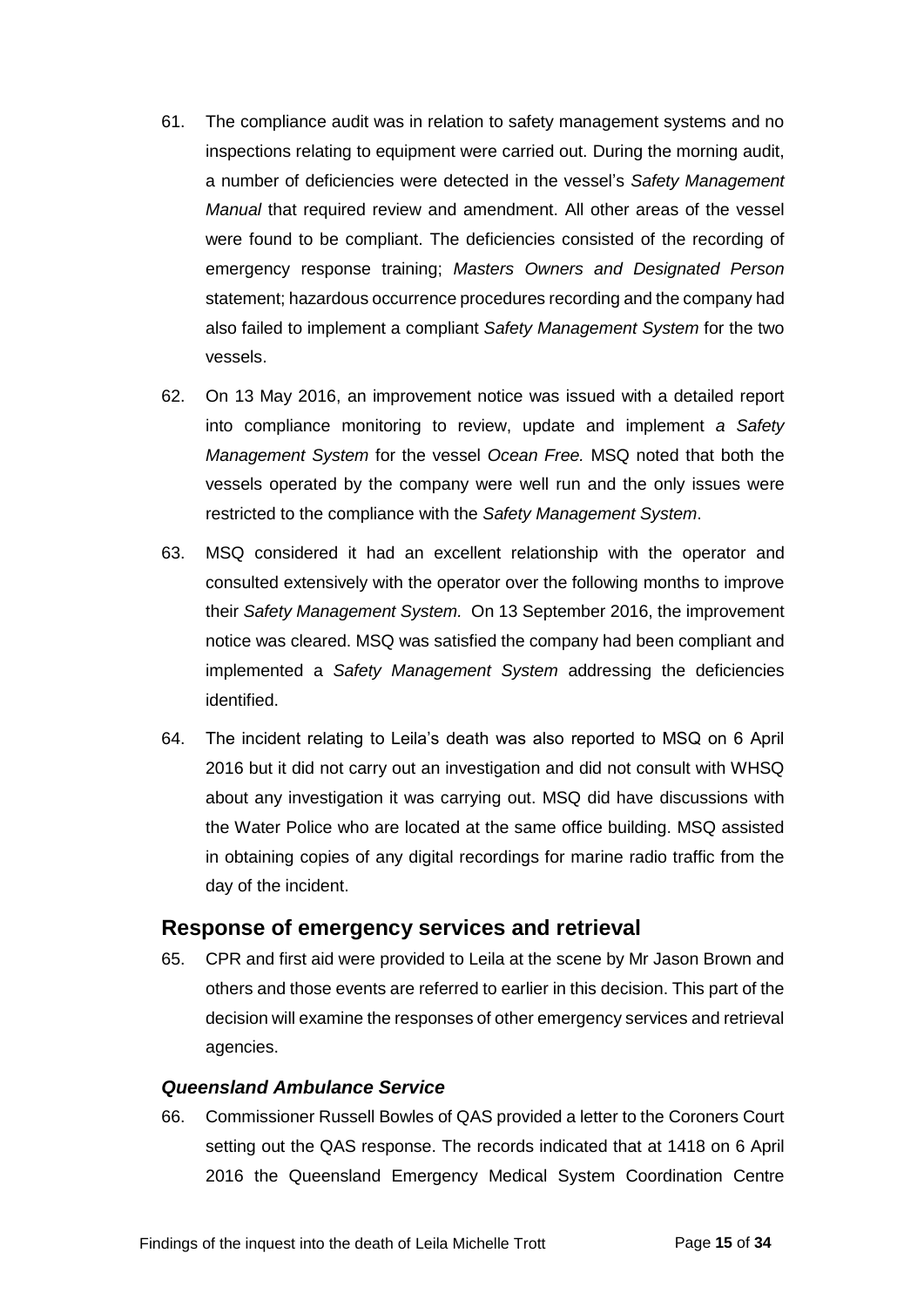(QCC) received a request for assistance to attend Green Island where a female person was said to be in cardiac arrest. The Cairns Water Police is said to have obtained information from radio transmissions, which indicated CPR was in progress. While the QAS ordinarily receives requests for service via the 000 emergency telephone system, in this instance the QCC received this request directly from the Cairns Water Police.

- 67. Commissioner Bowles stated that whilst QAS paramedics work with the crew of rescue helicopters, it is ultimately the decision of the QCC clinical coordinator, a specialist medical practitioner, as to whether a helicopter is tasked to an incident. These clinical coordinators are supplied by Retrieval Services Queensland, the designated state-wide aeromedical retrieval service.
- 68. At times when aeromedical resources are unavailable, the QAS may utilise the services of the QPS, the Coast Guard or Volunteer Marine Rescue to transport paramedics to locations or vessels off shore.
- 69. Commissioner Bowles stated that in this case, when it became apparent that no aeromedical resources were available, the QPS was requested to provide assistance transporting paramedics to the incident.
- 70. Commissioner Bowles noted that at 1519 resuscitation efforts were ceased prior to the arrival of paramedics on the scene. The Cairns Water Police vessel ultimately continued to Green Island and retrieved the body.
- 71. Information available to QAS indicates that a member of the public identifying himself as a graduate or student paramedic was on the scene assisting with resuscitation efforts. This person was not in the paid employment of QAS. Commissioner Bowles said it seems this person was talking to a Royal Flying Doctor Service medical officer who was providing clinical advice to those on scene. Ultimately the decision to cease resuscitation was made during consultation between these parties.
- 72. Given the extended time that elapsed between the disappearance of Leila and the discovery of her body, the position of QAS was that resuscitation efforts were likely to have ultimately been futile. A similar view was also expressed by Dr Vogler of RFDS, as well as Dr Elizabeth and Dr Clinton Gibbs of Retrieval Services Queensland, to the effect that unless a person is successfully revived within minutes of CPR commencing, it is very likely the person will not be successfully revived over a longer period.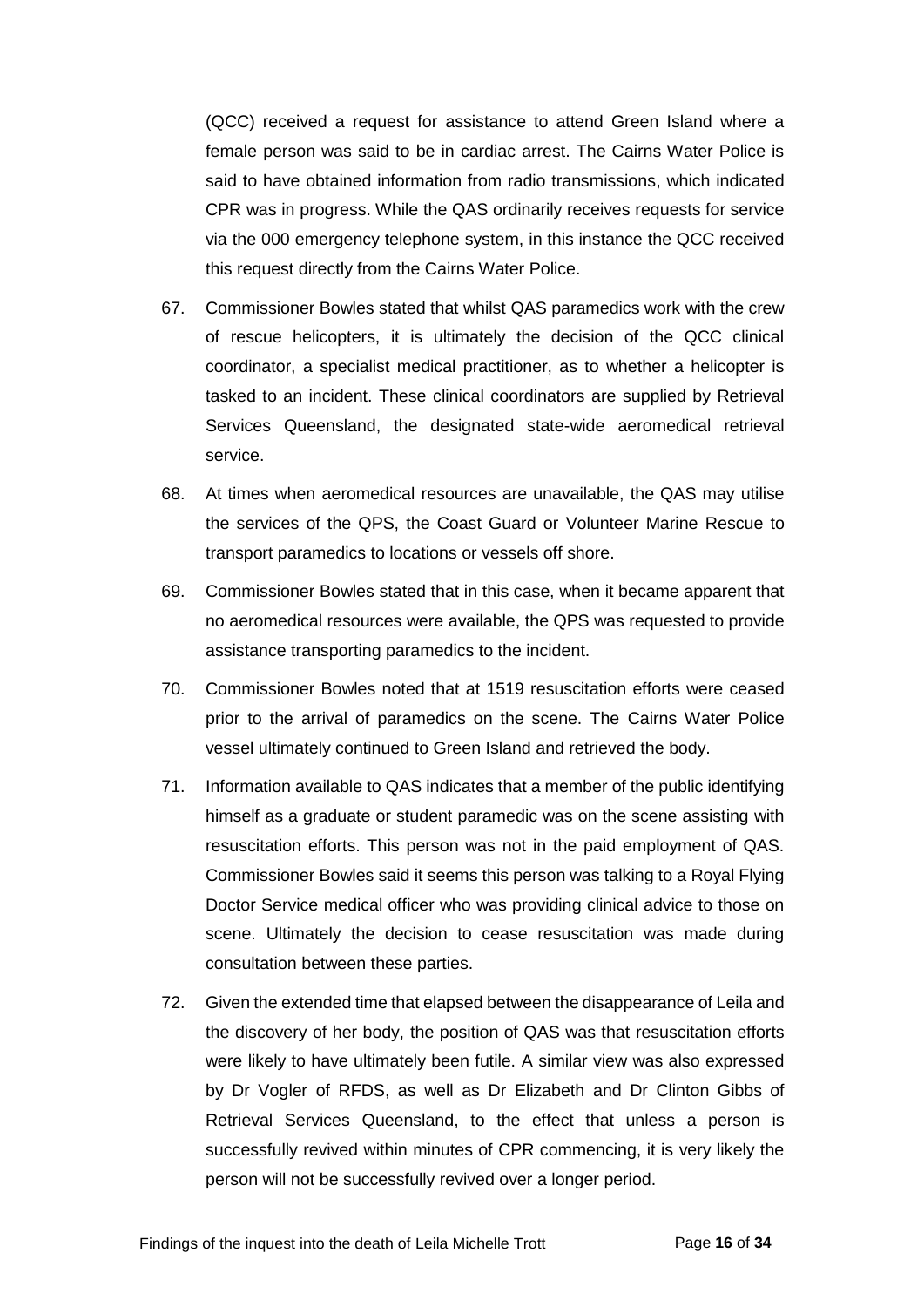#### <span id="page-17-0"></span>*Royal Flying Doctor Service and Retrieval Services Queensland*

- 73. Dr Catherine Vogler was working as a medical officer with the RFDS on 6 April 2016. Her duties included receiving telephone calls for health advice and providing an aeromedical retrieval service for those patients who require urgent transfer to Cairns.
- 74. At 1421 Dr Vogler received a telephone call from Green Island requesting permission to access the RFDS medical chest on the island in order to take adrenaline to the site on the island where they were anticipating a medical emergency to arrive. Dr Vogler was told a person of unknown age and sex had been pulled from the water and was found unconscious. CPR was in progress. Dr Vogler exchanged telephone numbers with the staff member and gave permission for the five vials of adrenaline in the chest to be used, in addition to syringes, needles and sharp kits in the chest.
- 75. A second telephone call was received by Dr Vogler at 1443. By this time the patient was on land and a paramedic was on scene although it was not clear if he was staff or a guest of the Island. She was told he had placed a laryngeal mask airway and was providing oxygen delivery whilst CPR was continued. He also placed an intravenous line. Someone had applied the defibrillator pads and the automatic analysis from the machine advised that this was a non-shockable rhythm. That meant the only treatment for the patient was CPR and adrenaline. Dr Vogler advised to give 1mg IV adrenaline at that time and approximately every four minutes after that. Dr Vogler asked if there was any evidence of external trauma to the patient and was advised no.
- 76. Dr Vogler was provided further information obtained as collateral from the skipper of the adjacent vessel of the circumstances of the incident. Dr Vogler advised that CPR should continue until a plan could be made to retrieve the patient.
- 77. Dr Vogler contacted the employer to ask for the name and date of birth of the patient, and was provided Leila's details.
- 78. Dr Vogler discussed the case with Retrieval Services Queensland over the course of two telephone calls. She called initially after receiving the first call at 1421 and advised CPR was in progress and to alert them to the case and ideally to provide retrieval by helicopter as the RFDS fixed wing cannot land on Green Island. The RSQ clinician was Dr Elizabeth Kyle who advised they would look for an available asset to retrieve the patient. The issue of whether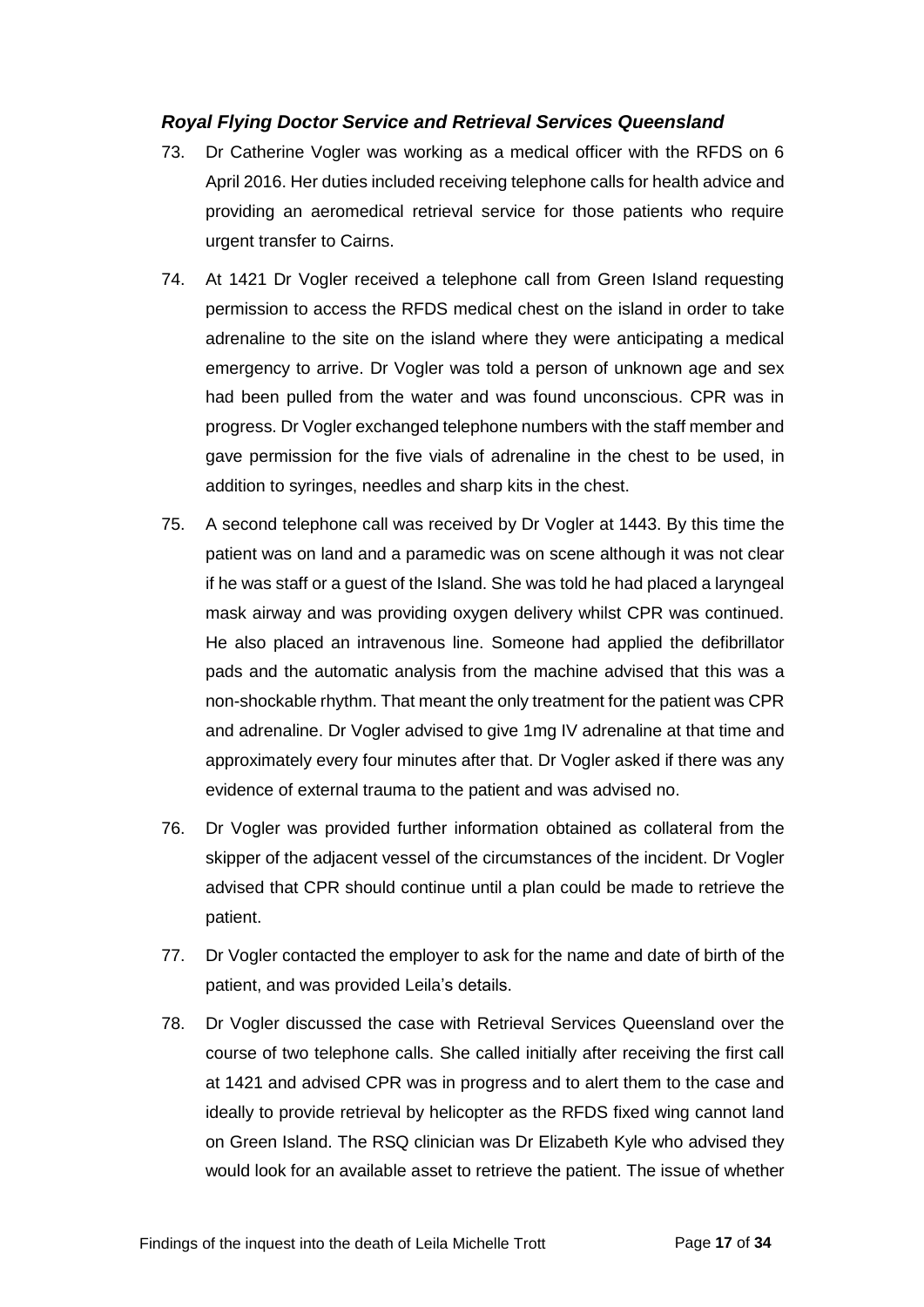Dr Kyle was informed that CPR was in progress came up as it did not appear to be part of the recorded discussion between Dr Vogler and Dr Kyle. I accept the probable explanation is that the whole of the conversation was not recorded and Dr Vogler had passed on this information to a nurse with RSQ who she spoke to first before being linked in to Dr Kyle. It is likely Dr Kyle was given this information by her nurse colleague.

- 79. The second telephone call Dr Vogler made to RSQ was after talking through the administration of adrenaline with the Green Island staff, and she was looking to make a retrieval plan. At this time Dr Vogler stated RSQ advised that the Cairns helicopter was off line for maintenance. RSQ had arranged for a police boat to be deployed to Green Island as an emergency. There was some issue as to whether Dr Vogler was informed the Townsville helicopter was unavailable. This does not appear to have been discussed in any conversation with Dr Kyle and it is likely this was something she may have been informed about later. The Townsville helicopter was available but it is clear that it would have taken longer to arrive than the Water Police vessel and therefore was not considered by Dr Kyle as an option, particularly given the decision to cease CPR.
- 80. Dr Vogler discussed the prognosis of the case with Dr Kyle given the type of rhythm detected on the monitor and the amount of time CPR had already been given with no apparent response by the patient. They agreed a poor outcome was highly likely and that it was reasonable to cease CPR.
- 81. Dr Vogler then called the Green Island staff back and explained to them that despite 60 minutes of CPR with adrenaline, the lack of any response by the patient suggested they were dealing with a futile outcome. Additionally the police boat would not arrive for another 45 minutes, and prolonging CPR for this time was highly unlikely to change the outcome for the patient. The team agreed to cease CPR and the patient was declared deceased by the trainee paramedic on scene.
- 82. Dr Elizabeth Kyle was fulfilling the role of Retrieval Services Queensland's Northern Operations Medical Coordinator that day. The role is staffed by emergency physicians based at Townsville Hospital. This role provides clinical advice and coordination of all medical transfers received by RSQ from Northern Queensland. She has regularly worked as a medical coordinator since 2004.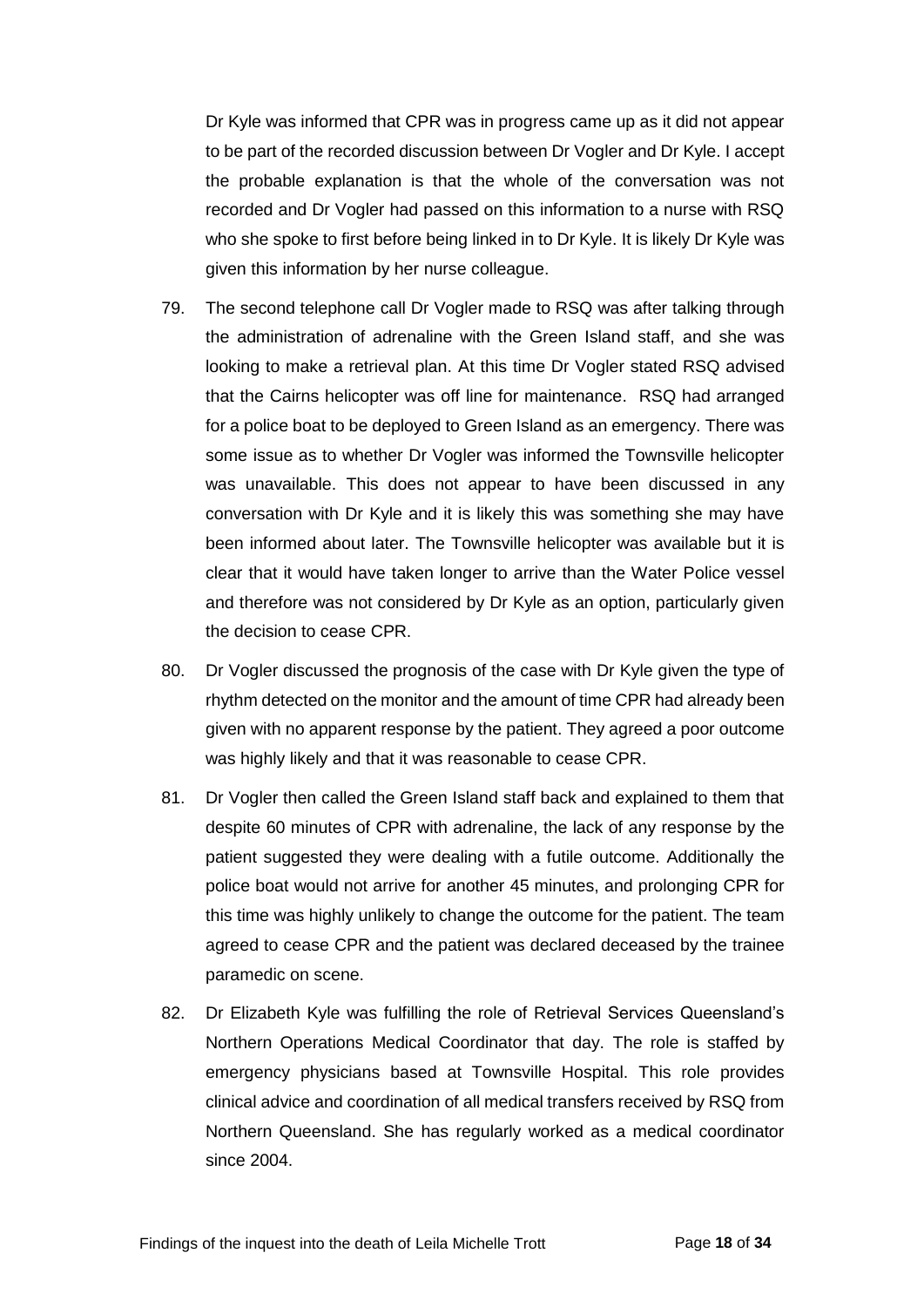- 83. Dr Kyle provided no direct clinical advice and her involvement was limited to liaising with Dr Vogler. She recalls being informed a female of unknown age had been pulled from the water some distance off shore and was being transported back to Green Island by boat. Dr Vogler asked her whether a helicopter was available for retrieval of the patient. Dr Kyle checked with the nurse coordinator based in head office in Brisbane prior to advising Dr Vogler the relevant helicopter was off-line and unavailable. She agreed with Dr Vogler that the patient should be transferred to Cairns by boat prior to being met at the Marina by QAS staff.
- 84. Dr Kyle then arranged for a paramedic and a flight doctor to go to Green Island by boat with the Water Police. She stated she did this because she knew it would be a quicker option than any of the other helicopters available for RSQ tasking, including those based in Townsville. At around 1428 she spoke to Dr Stefan Kuiper, emergency physician on duty at Cairns Base Hospital to put him on notice that he may receive a critically ill patient later that day.
- 85. At around 1453 Dr Kyle says she spoke to Dr Vogler and was provided an update as to Leila's prognosis, which was very poor. It was agreed that Dr Vogler would continue to be the key clinician providing medical advice to staff on Green Island, and she would focus on arranging for Leila to be transferred back to the mainland.
- 86. She was informed at around 1521 by Dr Vogler that Leila had been declared deceased and they were awaiting the arrival of the Water Police boat.

#### <span id="page-19-0"></span>*Queensland Government Air (QGAir)*

- 87. QGAir was asked to provide information and in particular what policies and procedures are in place regarding the maintenance schedule for the rescue 510 helicopter and also what contingency plans are in place in the event that helicopters are off-line for scheduled or unscheduled maintenance when they are required to respond to a critical incident, which required emergency air rescue assistance.
- 88. The Acting Chief Pilot Trevor Wilson advised that QGAir operates three base locations in Brisbane, Cairns and Townsville. The government air fleet and some community-based providers formed the State emergency helicopter network.
- 89. The QGAir helicopter fleet consists of three AW 139 helicopters and two Bell 412 helicopters. The Cairns base operates one AW 139 with no permanent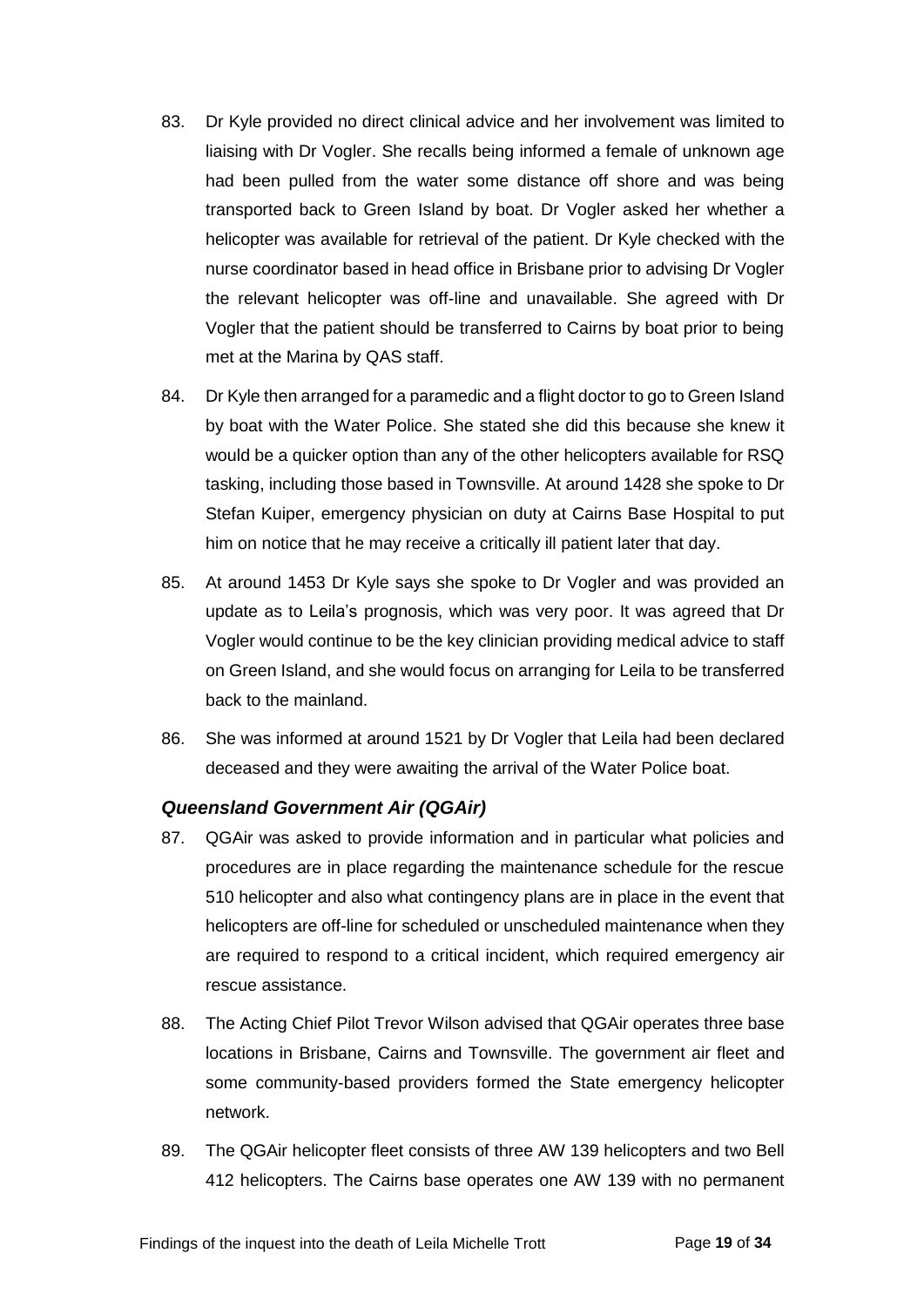on-site back up. The Townsville base operates a Bell 412 aircraft with on-site back up of a Bell 412. The Brisbane base operates an AW 139 aircraft. The remaining AW 139 aircraft is located at Brisbane and is redeployed to the Cairns and Brisbane bases as and when the aircraft usually located at either base are undergoing major servicing.

- 90. It is presently not the practice of QGAir to deploy a backup aircraft to Cairns if that base's AW 139 was off-line for a minor period of one to two days. This is due to the logistics involved in aircraft movement and staffing arrangements with differing pilot requirements to operate a different class of aircraft. It is the normal protocol that the Townsville helicopter will be tasked if the Cairns based aircraft is off-line.
- 91. QGAir stated the Townsville aircraft was available for tasking for this incident but QGAir received no emergency calls on 6 April 2016. QGAir has no role in the tasking of aircraft emergencies. This is managed through Retrieval Services Queensland. The reserve aircraft at Townsville was not available as it was undergoing long-term maintenance. The AW 139 helicopter in Brisbane was available but the reserve was unavailable as it was undergoing long-term maintenance.
- 92. QGAir stated that there was also a mixture of private contractors and community helicopter services providing emergency helicopter response at various locations in Queensland. The closest providers to Cairns are located at Horn Island in the Torres Strait or Mackay. The tasking of those aircraft is also managed by Retrieval Services Queensland. Only certain helicopter providers have been approved by the Minister for Emergency Services under the *Ambulance Service Act 1991* to provide ambulance transport in helicopters.
- 93. A/Chief Pilot Wilson stated that the Queensland Government has strict mandatory qualifications and experience requirements for pilots as well as mandatory equipment requirements for aircraft tasked to carry out emergency services. He stated these requirements were introduced in the wake of various coronial recommendations made following a number of fatal aircraft accidents involving medical and rescue helicopters in early 2000.<sup>1</sup>

l <sup>1</sup> Bell Helicopter crash at Marlborough transporting QAS personnel and a child patient and his mother in 2000. Bell Helicopter crash 2003 transporting a paramedic. Inquest into deaths of C. Liddington, S. Eva and A. Carpenter recommendations made by Coroner Hennessy 28/10/2005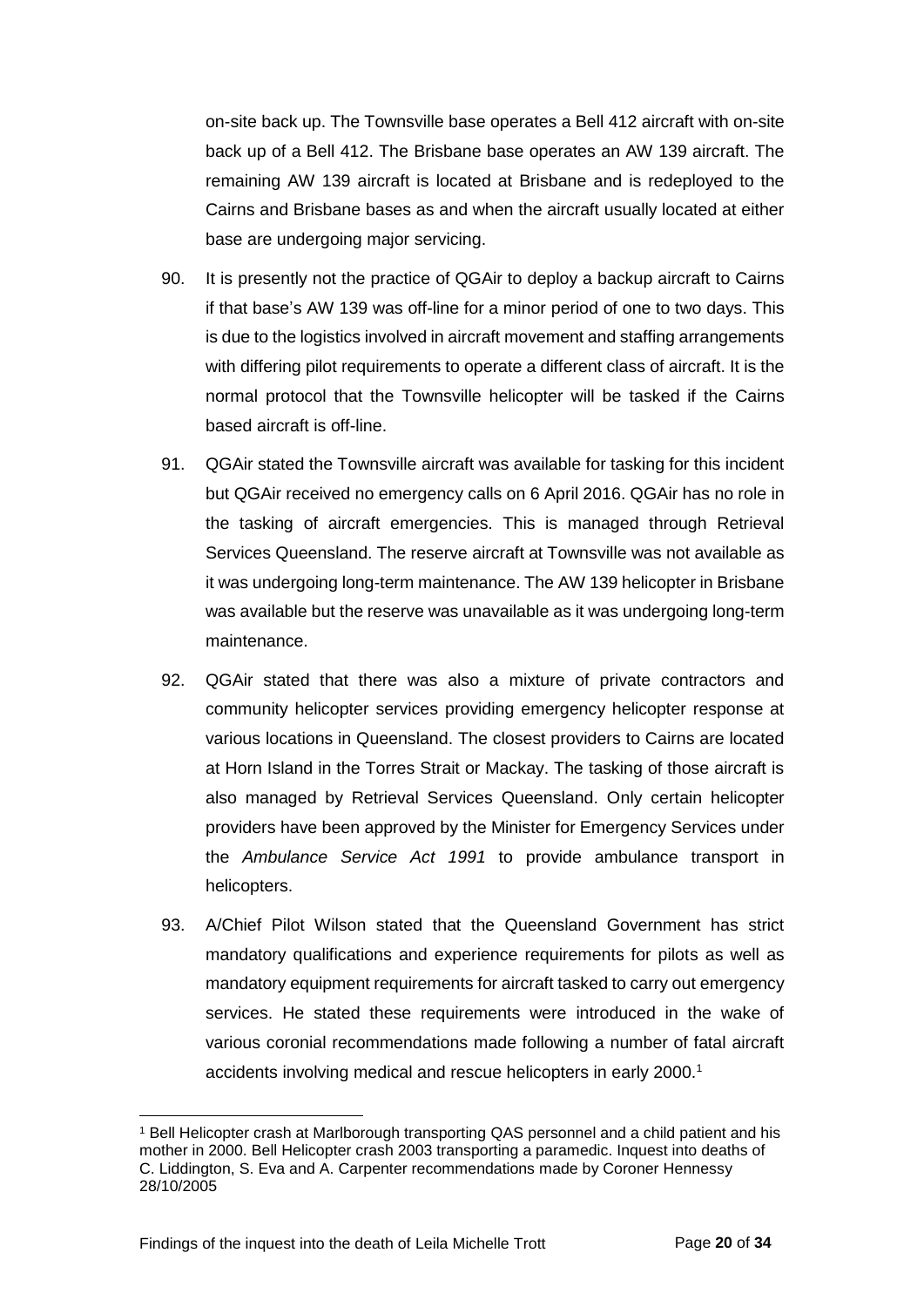- 94. QGAir programs maintenance and outage in planning for its aircraft based on weekly or monthly average usage graphs. Planned servicing of aircraft may either be brought forward or postponed based upon the volume of tasking to which aircraft are subjected at any given time. It is the policy that if the aircraft based at Cairns is off-line due to long term maintenance servicing a reserve helicopter will be deployed.
- 95. Mr Wilson agreed it would always be helpful if there were more resources available to him in these situations.
- 96. Whilst the availability of a helicopter from Cairns would not have made a difference for Leila that day, it was identified early in the investigation into Leila's death that there exists broader community concern regarding availability of aeromedical services for the Cairns community and those who work or visit the Great Barrier Reef.
- 97. Evidence from Mr Trevor Wilson of QGAir highlighted the difficulties in working with finite resources and attempting to ensure those resources meet the demands for aeromedical services on any given day, particularly given the unpredictabilities associated with when those services might be needed.
- 98. According to Mr Wilson, those demand and supply issues are managed through a process of verbal communication on a daily basis, to try and ensure the needs of the various communities serviced by QGAir are met as best as possible.
- 99. Mr Wilson stated in evidence that he and his organisation have continued to lobby for additional resources. When asked by counsel assisting whether QGAir undertakes a process for identifying and analysing supply and demand issues related to its services over a longer period, to assist in justifying additional resources should they be needed, Mr Wilson referred to a review undertaken by the Public Sector Business Agency approximately two years ago involving this type of analysis.
- 100. It is also noted that the Public Safety Business Agency has sought the assistance of *Building Queensland* to complete a business case to evaluate options available in the context *of an ageing fleet, a lack of aircraft standardisation and need to comply with regulatory changes.<sup>2</sup>*

l

<sup>2</sup> Building Queensland QGAir strategic Asset management Proposal Summary July 2016 at *buildingqueensland.qld.gov.au-projects*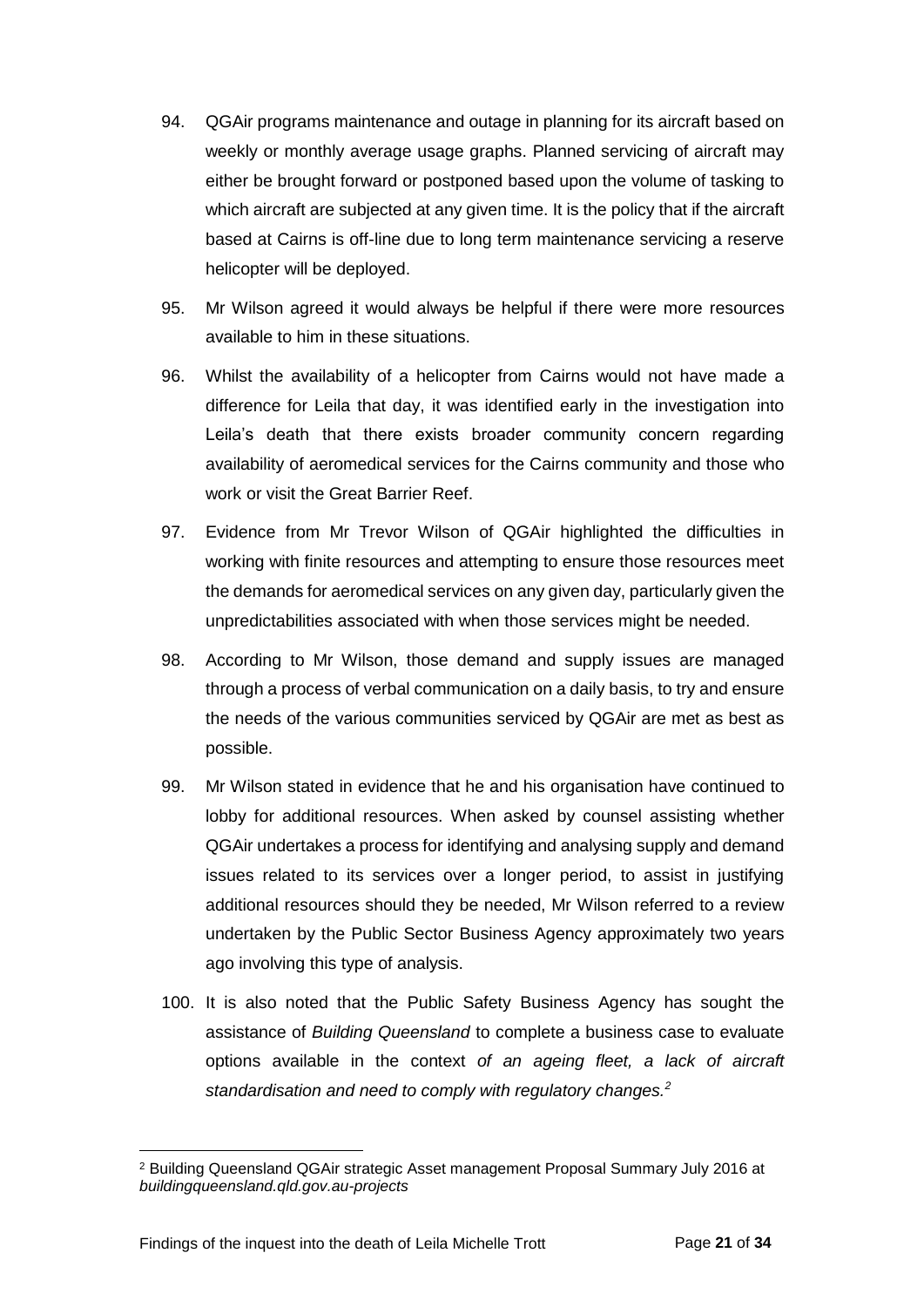#### <span id="page-22-0"></span>*Retrieval Services Queensland*

- 101. At the request of the coroner, RSQ has also provided further information about other incidents where there may have been a delayed helicopter response. RSQ is aware of 30 cases where there has been a mortality at an offshore location within the northern operations region since 1 January 2015. Of those 30 mortalities, in eight instances there was a delayed helicopter response, either due to conflicting tasks or maintenance.
- 102. Of the eight instances of delayed helicopter response, four Incident Investigation Reports have been completed. Incident reports were not generated for the remaining four cases as a review of the case showed the outcomes were not a result of decisions made by RSQ, and were not necessarily unexpected. One of the four Incident Investigation Reports which were completed related to the case involving Leila.
- 103. The Incident Investigation Report for Leila's death noted the Cairns based helicopter was off-line due to scheduled maintenance. There was a delayed response by a medical team due to the need to travel by boat. The use of the backup Townsville helicopter would have resulted in further delays in the arrival of the medical team as it was on the ground in Townsville. The review indicated that the retrieval issues/delay were unlikely to have altered the outcome given there was a delay in CPR being commenced due to the delay in recovery. There was a high predicted mortality in that case.

# <span id="page-22-1"></span>**Conclusions on the issues**

#### <span id="page-22-2"></span>*Whether the deceased's employer took reasonable steps to ensure the deceased's safety on board the vessel Ocean Free on the day of the incident.*

- 104. There was some initial concerns that on the morning of Leila's death *Ocean Free* had been inspected by Marine Safety Queensland staff and its *Safety Management System* (SMS) had been found to be deficient in some way. The visit by MSQ was part of a routine audit and was coincidental to the tragic events that followed. As it turned out the deficiencies were related to documentation standards, which had been introduced by the Australian Maritime Safety Authority with the introduction of the National Law. The review did not find that *Ocean Free* or its operations were being conducted in an unsafe manner.
- 105. During the coronial investigation I received a variety of materials evidencing the safety systems and practices related to the operation of *Ocean Free*. The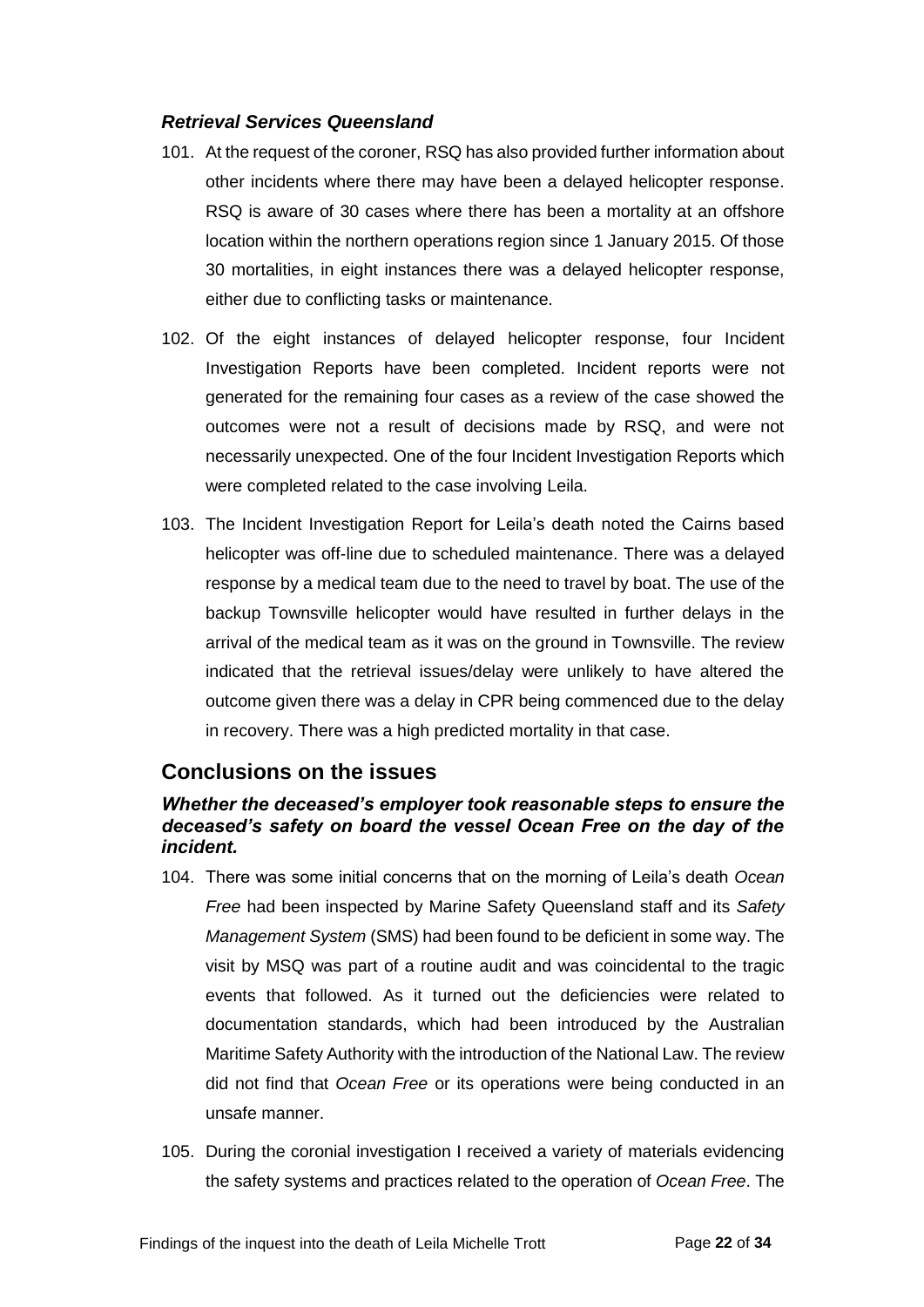SMS operating at the time of Leila's death is largely replicated in substance in the new SMS and the changes made related to recording AMSA requirements and in form. There is no compelling evidence to suggest *Ocean Free* was not maintained and operated to a high standard in terms of its safety, and with appropriate training provided to its crew. It is apparent Leila would routinely bring to the attention of the owners any maintenance issues she suggested should be addressed but the evidence does not indicate these suggestions were ignored.

- 106. The company independently made a decision to improve their safety management in respect to this incident and made a number of additions to their procedures, which are reflected in the amended SMS document including the following:–
	- No crew/skipper to swim to *The Tank* mooring from the *Ocean Free* vessel mooring;
	- If for any reason *Ocean Free* finds itself without a tender vessel they are to enlist support from either the Big Cat or Great Adventures;
	- No crew/skipper to swim further than the distance that could warrant a swim rescue without having a rescue vessel within easy access and close by;
	- Tender line/tank line to be checked for security in between transfers by skippers and rechecked;
	- A safety line which is secured to the painter line has been included which ensures that in the event the painter line becomes detached from the main vessel, the tender will not come adrift.
- 107. At the time of the incident there was no specific operator policy or procedure on these issues. There was some suggestion that Leila may have felt some pressure, as a female in a male dominated industry, to swim for *The Tank* herself rather than call other vessels in the area to help retrieve the tender. This was documented as a possible contributing factor to the incident in WHSQ's *Fatality Enquiry Report*. However, it was established at the inquest that WHSQ officers had no direct evidence of this being a factor in Leila's mind at the time. Rather, it was based on speculation raised by persons in the industry with no direct involvement in the incident. Leila's employer, Taryn Agius, rejected this as a factor, saying that in her experience there was a culture of friendly banter amongst and between those working in the industry,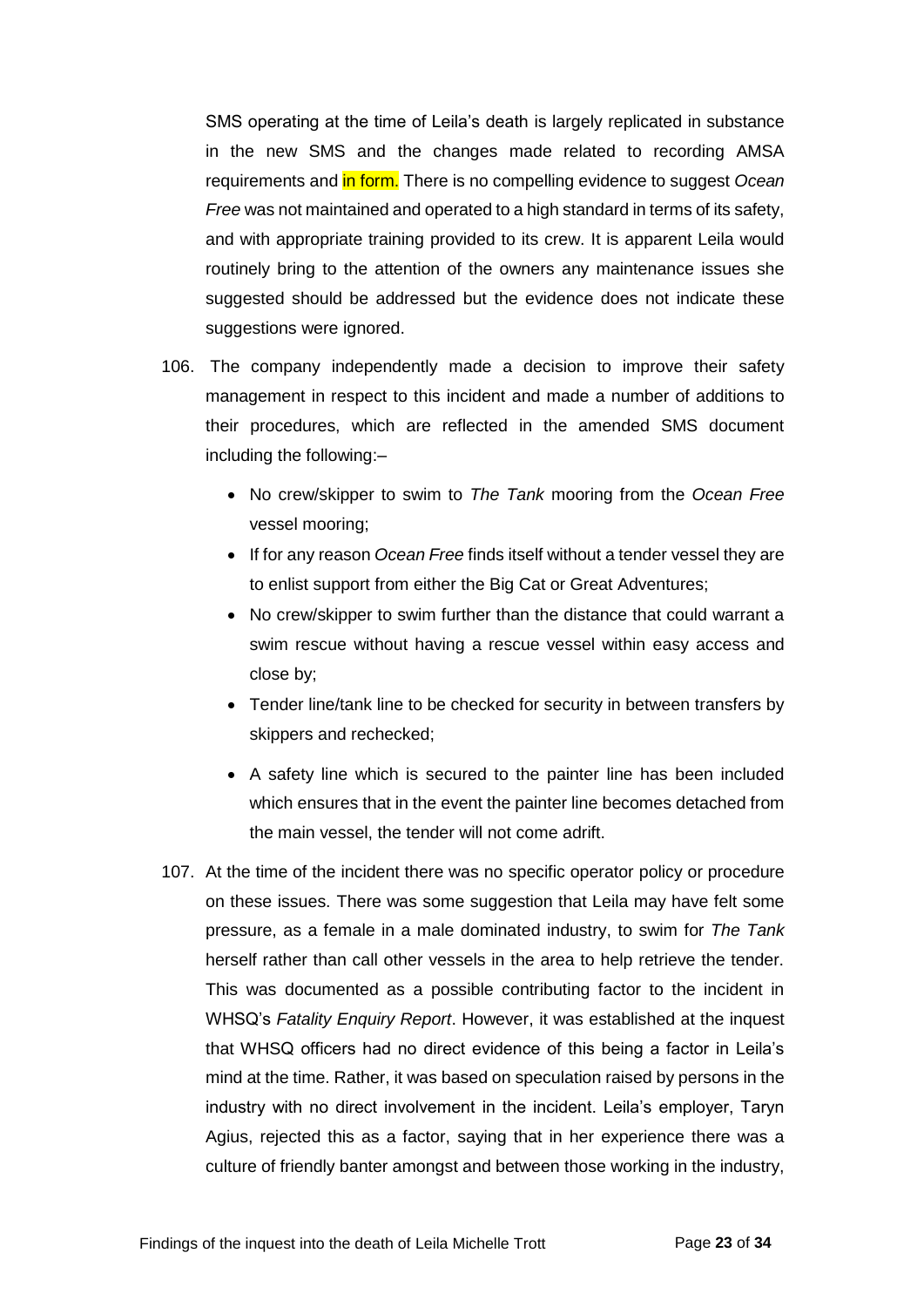regardless of gender, and that the industry was a very close and supportive one. Ms Agius stated that Leila herself sometimes participated in this friendly banter.

- 108. There is otherwise no evidence that Leila had experienced any pressure or negative comments from colleagues in relation to her position as a female skipper or that Leila's decision to swim to *The Tank* was as a result of any pressure she felt, as a female skipper, to prove herself in a male dominated industry.
- 109. Leila may have felt pressure to retrieve the tender quickly, so as to get to Green Island in time to pick up the passengers and keep to the day's schedule. The French tourist, Josette Grasset, in her evidence at the inquest, described Leila as in a 'panic' and 'a little bit of stress' when she noticed the tender missing, just at the time when Leila was due to return to Green Island. Leila did have other options for retrieving the tender, other than to jump in the water and swim to *The Tank*, but at the time she clearly thought this was the quickest way.
- 110. It is only with hindsight, knowing the condition of her coronary artery disease, that Leila may have made another decision. Otherwise the distance to be swum and the conditions that day would not have been of concern for her. The distance was not so long and the conditions were rough but not so bad that tourists were able to snorkel earlier, albeit under supervision. Given Leila was a good swimmer and was very fit, it is clear she was more than capable of doing so.
- 111. WHSQ's report identified that whilst the company's policies and procedures did not cover the particular situation, *it was understood assistance would be sought from other vessels in the vicinity for non-standard problems encountered.* However, WHSQ did not speak to any staff of the company other than its directors. There is no evidence as to whether this was an 'understanding' Leila in particular held in her mind. Even if there was some 'understanding', it could not be said to be a company requirement. It cannot therefore be said that Leila breached any company policy or requirement in making the decision to undertake that swim that day.
- 112. Given this was an unexpected or unusual event, there was also no explicit policy about the provision of a lookout. Filippo Matucci was placed in a difficult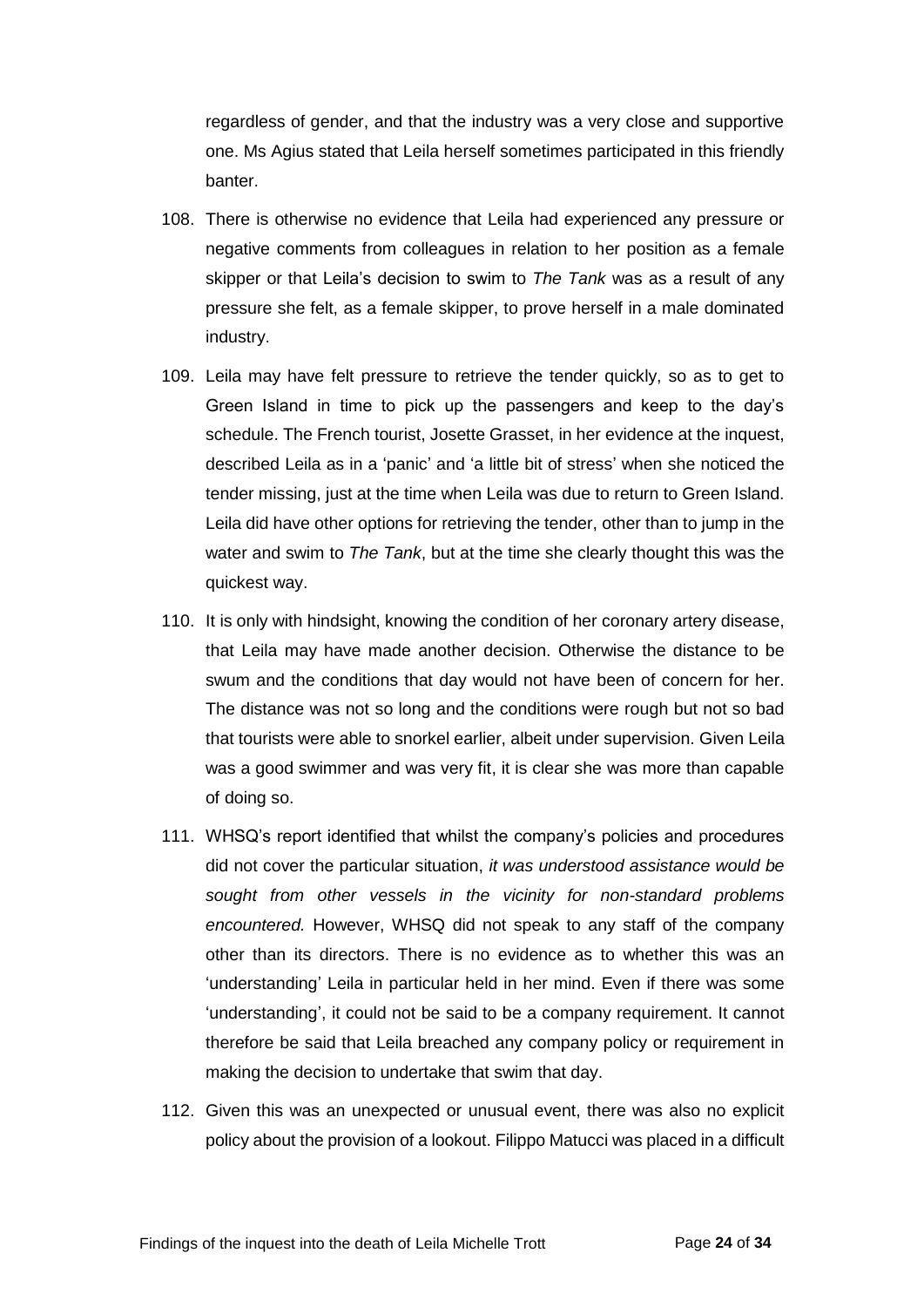and unexpected situation when Leila decided to jump in the water and swim for *The Tank.*

- 113. Leila left no instructions for Mr Matucci to keep lookout, and he had no reason to think that Leila was in any particular danger in attempting to make that swim. He did keep a lookout for some time, and his evidence (which is consistent with that of the two French tourists on board) is that Leila was swimming well and showing no signs of difficulty, apart from being slightly off course due to the current. She was only some 50 metres away when he left his lookout duties.
- 114. Mr Matucci unfortunately made the decision to leave his lookout position for a short period of time to go to the toilet. The two French tourists were there and had also been watching Leila swim. With hindsight, he probably would have made a different decision, however, even if he had seen Leila in difficulty there would have been some practical problems in him being able to provide immediate assistance given he had no vessel to take him to her and the distance was too far away for him to swim and provide immediate assistance. Even if he had requested immediate assistance if he had seen her in trouble, other vessels were some distance away and would have taken some time to get to the site. Any earlier provision of assistance would obviously have been helpful but may not have changed the outcome in this particular case given it seems likely Leila suffered an immediate cardiac impairment rendering her likely unconscious, and not just some difficulty with, for example fatigue, which more immediate assistance may have been able to address.
- 115. As to how the tender came adrift that day there is insufficient evidence to support a clear finding on this issue. The practice on board *Ocean Free* for securing the tender to the vessel, particularly when it was moored, by passing either the painter line or tow line through the scupper and securing it on the cleat by the painter line loop or a figure of eight if using the tow line, was in accordance with industry standards and recognised as a safe and reliable way of securing a tender.
- 116. Mr Matucci was confident he secured the painter line properly that day. Leila was seen to be the last to leave the tender. Mr Matucci was unable to say if Leila may have done anything to the line after that time but there is no evidence she did. Given she was regarded as an extremely capable skipper, it would seem unlikely she would have left the tender without ensuring it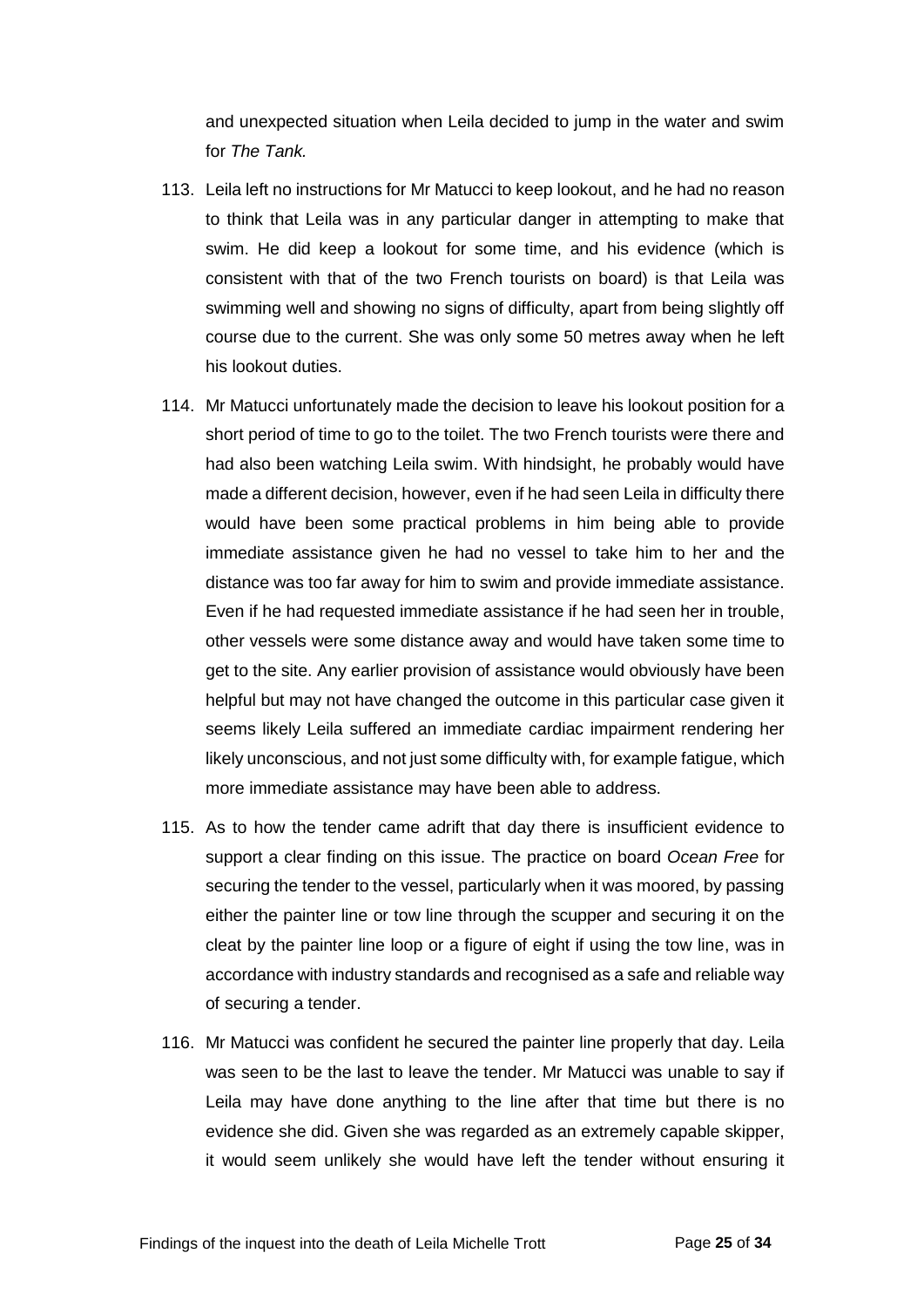remained secure. There was some suggestion that given the rough conditions, Leila may have decided to change the painter line to the tow line, to allow more room between the tender and the larger vessel so the tender did not bang against it. However, the evidence that the tow line was found inside the tender does not support that scenario.

- 117. In usual conditions the tender is below the *Ocean Free* and there is downwards pressure on the painter line from the cleat. Whether the rough conditions that day caused the loop of the painter line to unexpectedly come free is the only other possibility. Unfortunately, there was no testing of that scenario conducted by any of the investigating agencies so this cannot be stated with any degree of confidence.
- 118. The solution devised by the owners of *Ocean Free* by installing an additional safety line and clip to secure the painter line to the vessel, should the loop of the painter line somehow slip off the cleat is simple and effective, and in hindsight, could have been adopted at any time.

#### <span id="page-26-0"></span>*The adequacy and timeliness of steps taken by individuals, other vessels and police and emergency services to locate the deceased, once she was identified as missing.*

- 119. A potential criticism identified early in the investigations into Leila's death, and in particular by the QPS investigator, was the apparent delay in making a PAN PAN call alerting vessels and authorities to the situation.
- 120. Mr Matucci probably could have made that call earlier but there is no evidence that an earlier PAN PAN call would likely have made any significant difference to the effectiveness of the search activities that day.
- 121. Once Mr Matucci became concerned he called a nearby vessel and then Rob Toomey on the mainland, to enlist the help of nearby vessels to help him search for Leila. Those calls for help were responded to within a very short period of time and a number of vessels became involved in the search.
- 122. Mr Matucci then boarded a nearby tender who had come to collect him, and entered the water near where Leila was last seen to search for her. Mr Matucci said in his evidence he thought this was the best thing he could do for Leila at that time and I accept he genuinely believed this was the case.
- 123. After some time spent searching in this manner, it was suggested to Mr Matucci that he return to Ocean Free and make the PAN PAN call, which he did.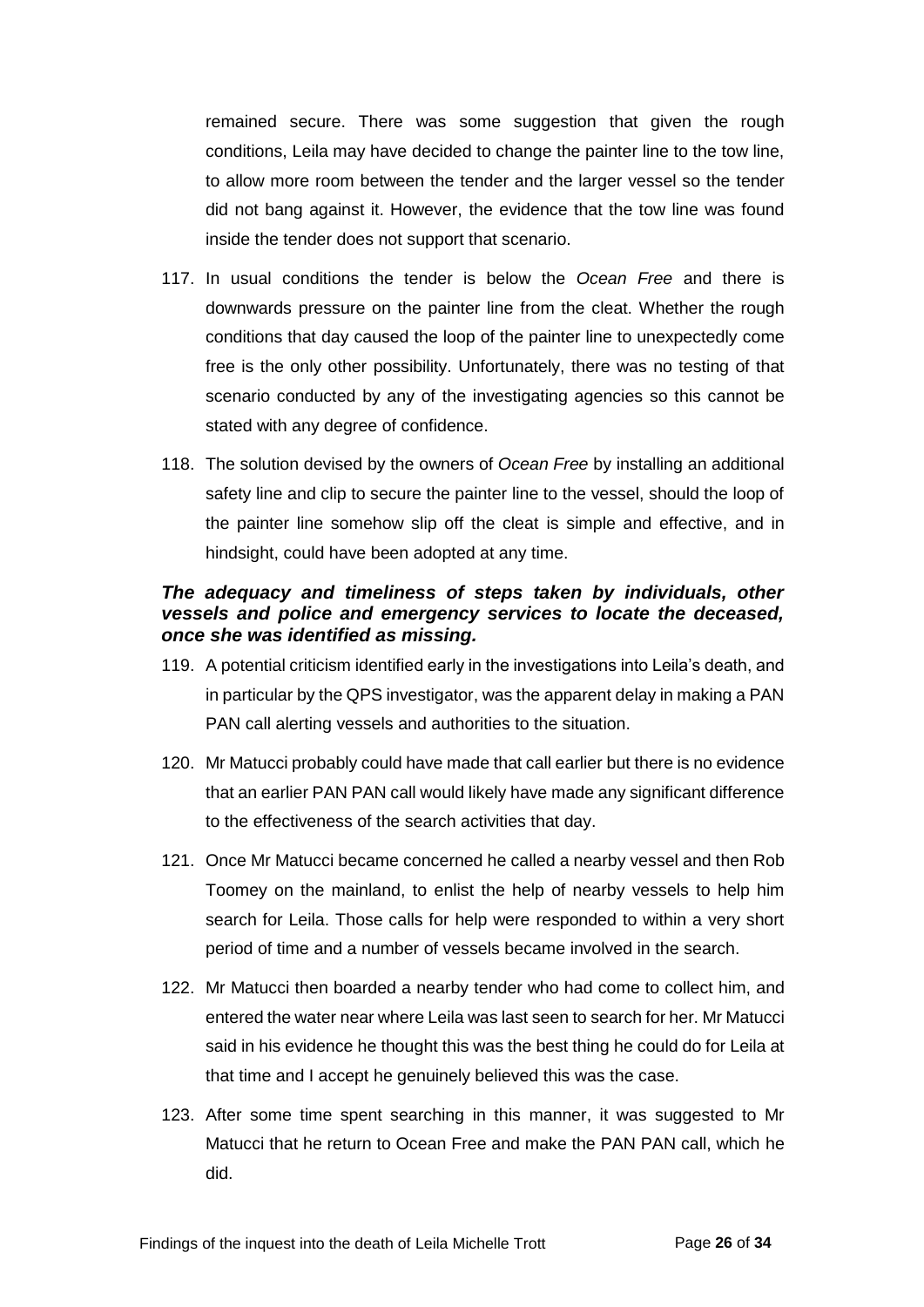- 124. Otherwise. it is apparent the other vessels in the immediate vicinity acted swiftly and professionally in endeavouring to find Leila.
- 125. As well, the evidence at inquest of Mr Perry Jones, one of the directors of the company who owned and operated *Ocean Free*, indicated the company was frantically endeavouring to ensure a search was being conducted. When he realised the QGAir helicopter was not available he commenced making enquiries for a private helicopter to be involved. Mr Jones' hope at the time was to find Leila alive on the basis she had got into difficulties and was drifting, awaiting assistance. Unfortunately, it appears Leila had likely passed away very close to the time when she was noticed missing, such that early involvement of a private helicopter in the search would unlikely have changed the outcome.

#### <span id="page-27-0"></span>*The adequacy and timeliness of professional retrieval and emergency medical care available and provided to the deceased once she was located.*

- 126. One effect of a PAN PAN call would be to alert emergency services earlier to the possibility that an emergency medical response may be required out at Green Island, even before Leila was found. This would have allowed emergency services slightly more time to coordinate any emergency medical response, meaning that the police vessel transporting paramedics to Green Island may have been ready to leave slightly earlier. Unfortunately given Leila's condition when she was found and the length of time it would have taken the police vessel to arrive at Green Island, this would ultimately have made no difference to the outcome.
- 127. Another concern explored at inquest with staff from RFDS and RSQ was the decision not to make attempts to source other aeromedical assistance as the Cairns based Rescue 510 helicopter was offline, when it appeared the only information RSQ had at the time in relation to Leila's condition was that she had been pulled from the water. However, Dr Kyle stated that she was also aware around that time that CPR was underway, which indicated to her the patient did not have a heartbeat, making her condition very serious and likely not survivable. Dr Clinton Gibbs advised that this was, in his view, an appropriate clinical assessment. Dr Gibbs also explained that in such circumstances, unless a person is successfully revived within minutes of CPR commencing, it is very likely they will not be successfully revived over a longer period.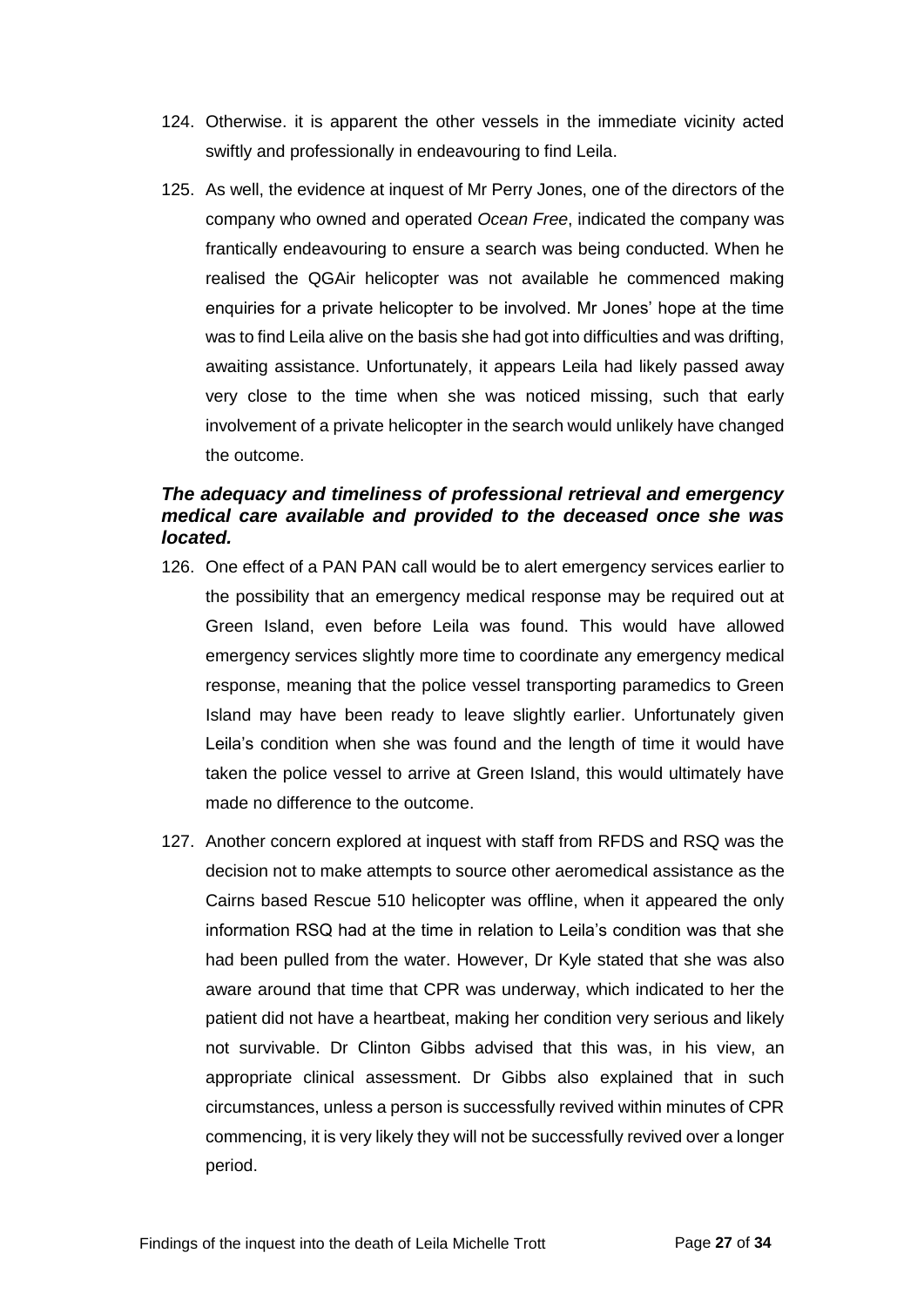128. In those circumstances the decision made by Dr Kyle at that time to make an alternative retrieval plan by way of the water police vessel, rather than attempting to identify other aeromedical assets that might be available, was appropriate.

# <span id="page-28-0"></span>**What actions have been taken since the death to prevent deaths from happening in similar circumstances in the future.**

#### <span id="page-28-1"></span>*Actions by the Operator*

129. I am satisfied the actions taken by *Ocean Free's* owners following the incident, including to identify ways of preventing such an incident occurring again in the future, were appropriate. As well, MSQ have ensured that the operator's *Safety Management System* is compliant with the *Marine Safety (Domestic Commercial Vessel) National Law Act 2012.*

#### <span id="page-28-2"></span>*Regulatory Investigation Framework*

- 130. Counsel Assisting, Ms Jarvis submitted that given the circumstances of this case WHSQ, MSQ and QPS review the circumstances of this death and the involvement of their respective agencies, and determine whether further action should be taken to update any existing Memoranda of Understanding (MOUs) and/or provide further training to their staff in relation to their operation.
- 131. The case highlighted the difficulties that can occur where a number of agencies may have concurrent or overlapping jurisdiction in relation to marine deaths or accidents on marine vessels.
- 132. In very helpful submissions made by Counsel for WHSQ it was acknowledged that further clarity and a possible review and update of current MOUs could assist agencies in more effectively investigating marine deaths such as this one.
- 133. This is not the first time that the interplay between MSQ and WHSQ in relation to marine deaths has been queried. In 2008, Coroner Brassington recommended that those agencies review the operation of their then MOU to encourage more collaboration in responding to incidents that appear to enliven the jurisdiction of both agencies, as well as reviewing policies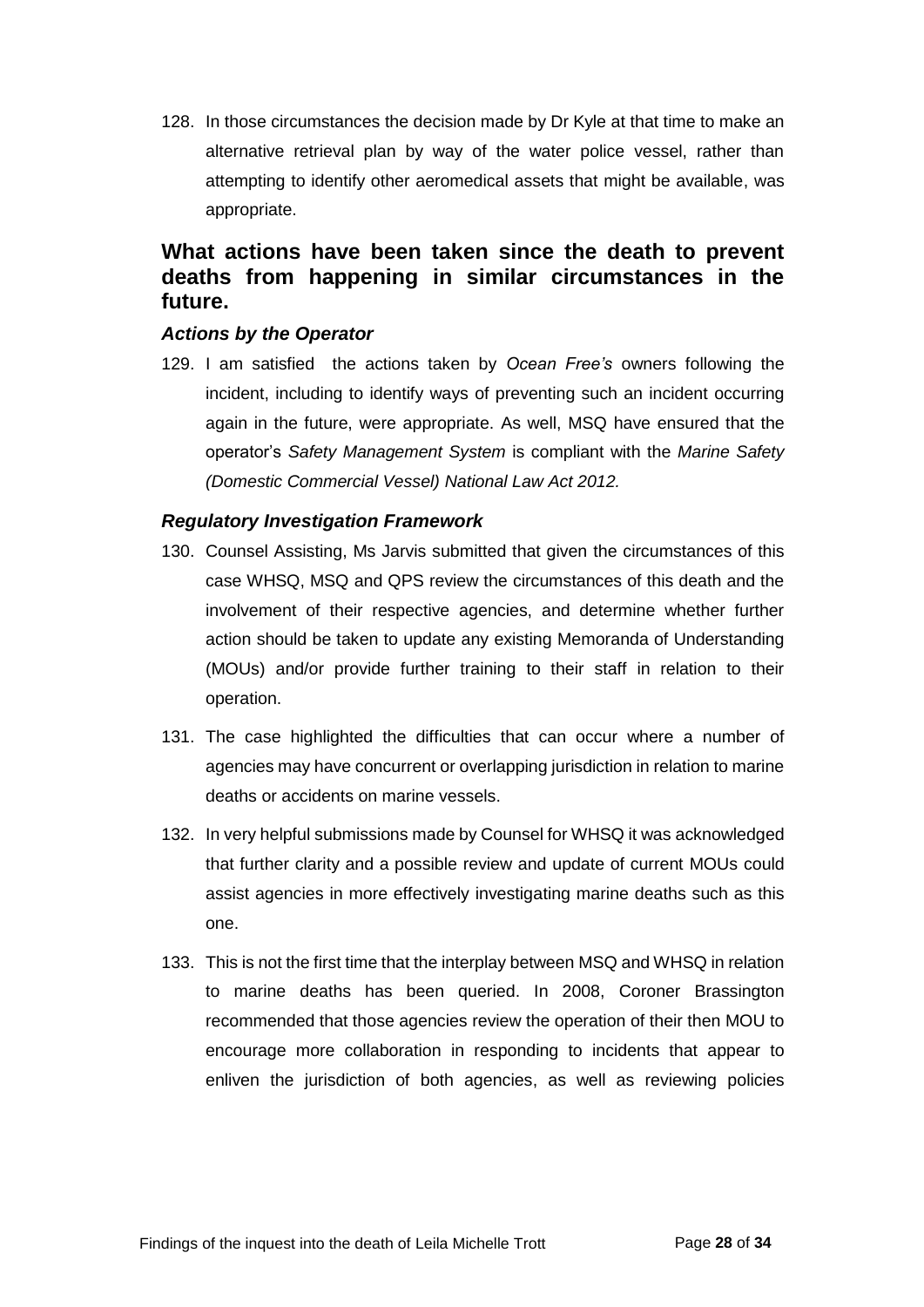governing the investigation of marine incidents to ensure they are properly investigated.<sup>3</sup>

- 134. It is apparent there are two existing MOU's.<sup>4</sup> The WHSQ submission noted that any understanding of the MOUs and agencies must be tempered by a clear realisation that the responsibilities of various agencies investigating marine deaths and accidents are first and foremost defined in statute. The mechanics and logistics of investigations may be covered under the MOUs, but the basis for obligations to investigate reside in statute.
- 135. The submission noted that the jurisdiction to investigate workplace accidents under the *Work Health and Safety Act 2011* is broad, however it is neither practical nor an efficient use of relevant expertise to hold WHSQ out as a 'catch-all' agency for accident investigations.
- 136. The submission noted that MSQ has a role to protect Queensland's waterways and is responsible for improving maritime safety for shipping and small craft through regulation and education. The *Transport Operations (Marine Safety) Act 1994 (TOMSA)* imposes a general safety obligation on all vessel owners and operators, masters and crew to operate vessels safely at all times.
- 137. MSQ is also responsible for delivering a range of services on behalf of the national regulator, the Australian Maritime Safety Authority (AMSA).
- 138. A national regulatory framework was agreed to and commenced on 1 July 2013 through the *Marine Safety (Domestic Commercial Vessel) National Law Act 2012.* It is noted the MOU with AMSA states it addresses the jurisdiction of WHSQ under the *Work Health and Safety Act 2011* and AMSA under the *Navigation Act 2012* and the *Occupational Health and Safety (Maritime Industry) Act 1993,* but does not address matters relating to *Domestic Commercial Vessels regulated by the Marine Safety (Domestic Commercial Vessel) National Law Act 2012.* The 2010 MOU between MSQ and WHSQ naturally makes no reference to the National Law as it had not been passed. The WHSQ submission helpfully suggests that any new MOU should take into

l

<sup>3</sup> Inquest into the suspected death of Peter Joseph Trcka, 24 December 2008

<sup>4</sup> Memorandum of Understanding between The Department of Justice and Attorney-General and Maritime Safety Queensland, June 2010, Exhibit K1 and one between the Department of Justice and Attorney-General and the Australian Maritime Safety Authority dated January 2014, Exhibit K2.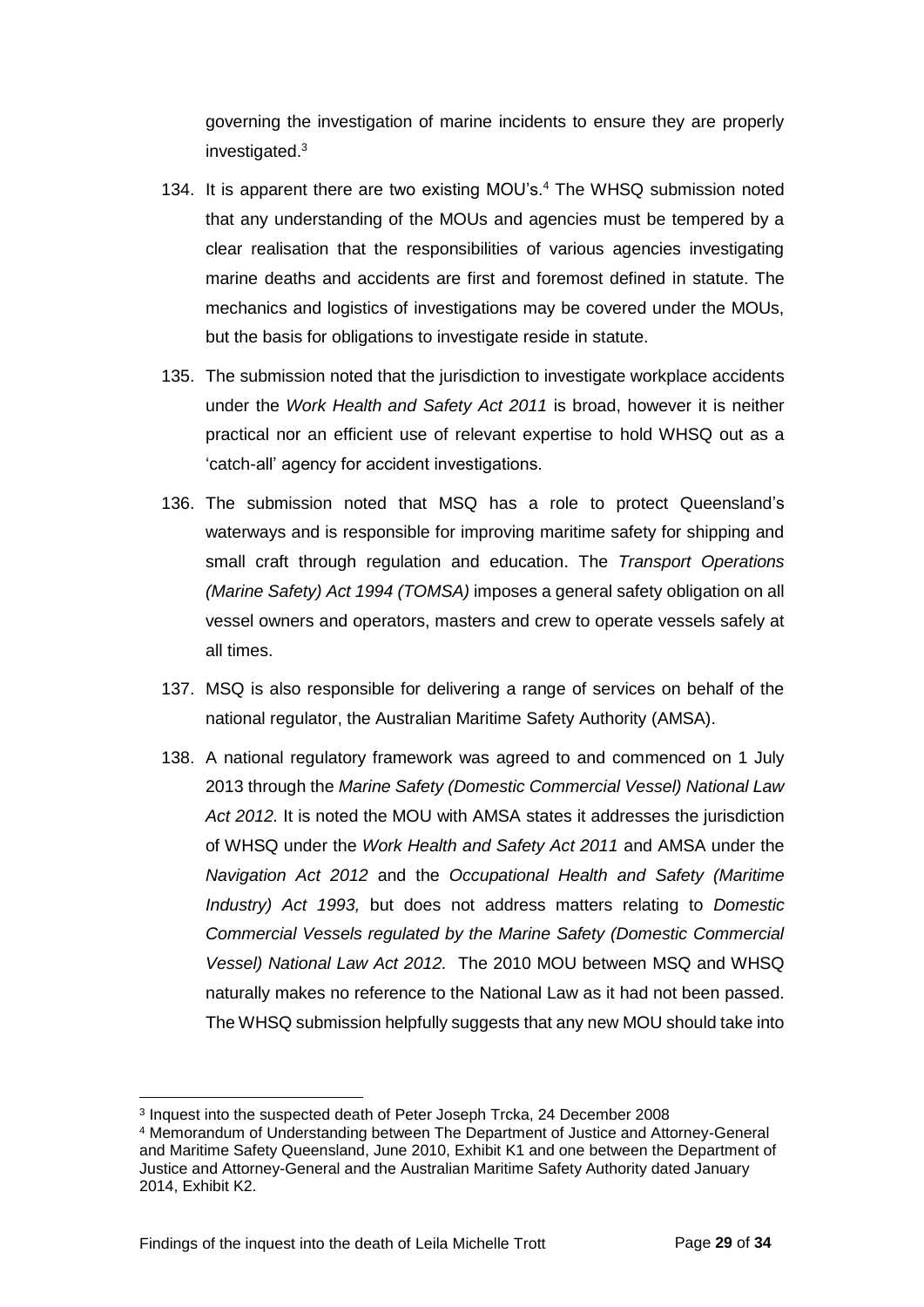account the new arrangement between AMSA and MSQ and that relationship to other bodies in the MOU.

- 139. The submission noted the MOU between WHSQ and MSQ which stated that WHSQ would assume full jurisdiction for incidents involving a business or undertaking, carrying out underwater diving or snorkelling operations. However, WHSQ determined subsequently that the incident did not involve such an activity and this may have led to confusion as to who was the correct lead agency. The difficulty in this case is there was really no discussion about these issues between MSQ, AMSA and WHSQ and this needs to be addressed.
- 140. It was submitted that the objectives of *TOMSA* included regulating the maritime industry to ensure marine safety, and to establish a system under which marine safety and related marine operational issues can be effectively planned and efficiently managed. These objectives are to be achieved by imposing general safety obligations to ensure seaworthiness and other aspects of marine safety and allowing a general safety obligation to be discharged by complying with relevant standards or in other appropriate ways chosen by the person on whom the obligation is imposed.
- 141. This submission stated that AMSA was best placed to review safety management systems similar to the one authored by the company in this case. The submission quoted the findings of Coroner Priestly<sup>5</sup> where he stated *at an operational level, there is a serious need for a standard of SMS against which safety performance of particular operations can be objectively measured and reported. At a regulatory level, AMSA should be able to analyse and report on the overall performance of Safety Management Systems within particular sectors, to identify specific weaknesses and respond with remedial action.*
- 142. As I pointed out at the conclusion of the inquest when these issues were being aired, the State Government has through the Office of Industrial Relations set up the Serious Workplace Incidents InterAgency Group (SWIIG), which group comprises representatives from the Coroners Court as well as Police, WHSQ, Transport and Main Roads (which would include MSQ) and other relevant agencies. The purpose is to ensure the roles and responsibilities of agencies involved in responding to serious workplace incidents are clarified; to identify

l

<sup>5</sup> Inquest into the death of Glenn Anthony Wilson, 24 May 2016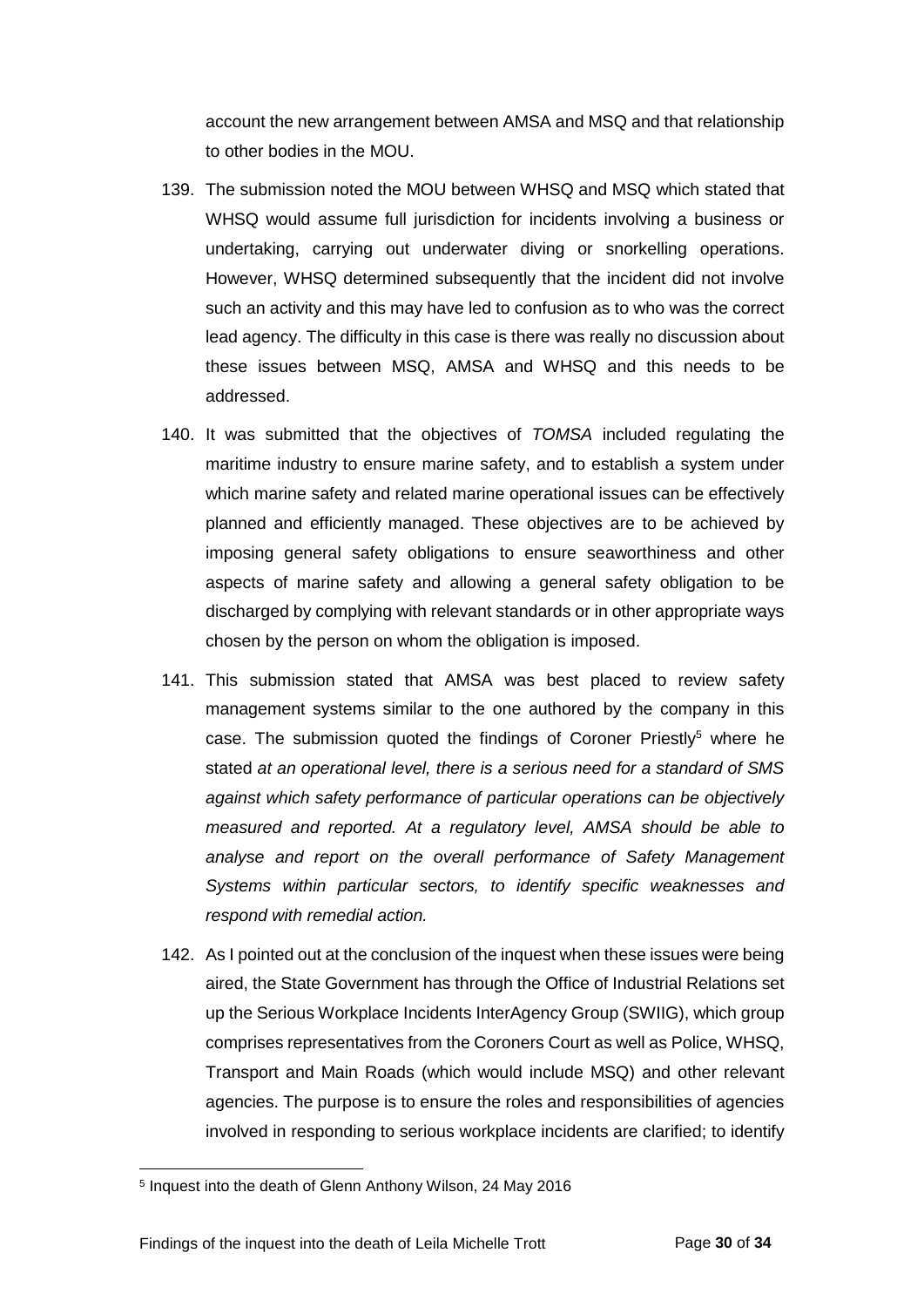opportunities to improve and enhance coordinated and effective agency responses; and to improve the availability of information and support to affected families.

143. Acknowledging there are complexities in cross jurisdictional legislative requirements and overlapping of jurisdictions, it would seem appropriate and uncontroversial to make a recommendation that WHSQ, MSQ, AMSA and QPS consider closer inter-agency cooperation and review the circumstances of this death and the involvement of their respective agencies, and determine whether further action should be taken to update any existing MOUs and/or provide further training to their staff in relation to their operation.

#### <span id="page-31-0"></span>*Response by QGAir*

- 144. Subsequent to the inquest, I requested further information from QGAir in respect to the evidence given by Mr Wilson concerning a review of QGAir's service requirements and his evidence that he had consistently raised with senior management over the years that he was not personally satisfied with QGAir's capacity to meet current service requirements. In a further statement to the coroner he provided details of some of those efforts. My intention in asking this question was not in any way doubting Mr Wilson's statement but simply to explore if there was any way forward to address what are no doubt complex issues and not simply isolated to having more aircraft available.
- 145. I have been provided with a copy of the 2013 review of QGAir (or EMQHR as it then was) noting the complexity of its relationship and responsibilities to the State Government as well as to the Civil Aviation Safety Authority. It is not my intention to refer to the review or critique it in any way as it would be well outside the issues for this particular inquest. I accept as the review noted, that the staff are professional, capable, committed to, and passionate about their work and there is a high level of trust with flight crews, paramedics and doctors, and the engineering team.
- 146. I have also been provided with the Business Case formulated by the Public Safety Business Agency with the assistance of Building Queensland in relation to QGAir. I thank the PSBA for providing this information. Much of it is of course marked as *Commercial-in Confidence*, and again it is not my intention to critique it or otherwise refer to it in any detail. Not unexpectedly, it is very detailed and considers many options to address how to move forward to 'future proof' the fleet of aircraft and provide the same service levels to its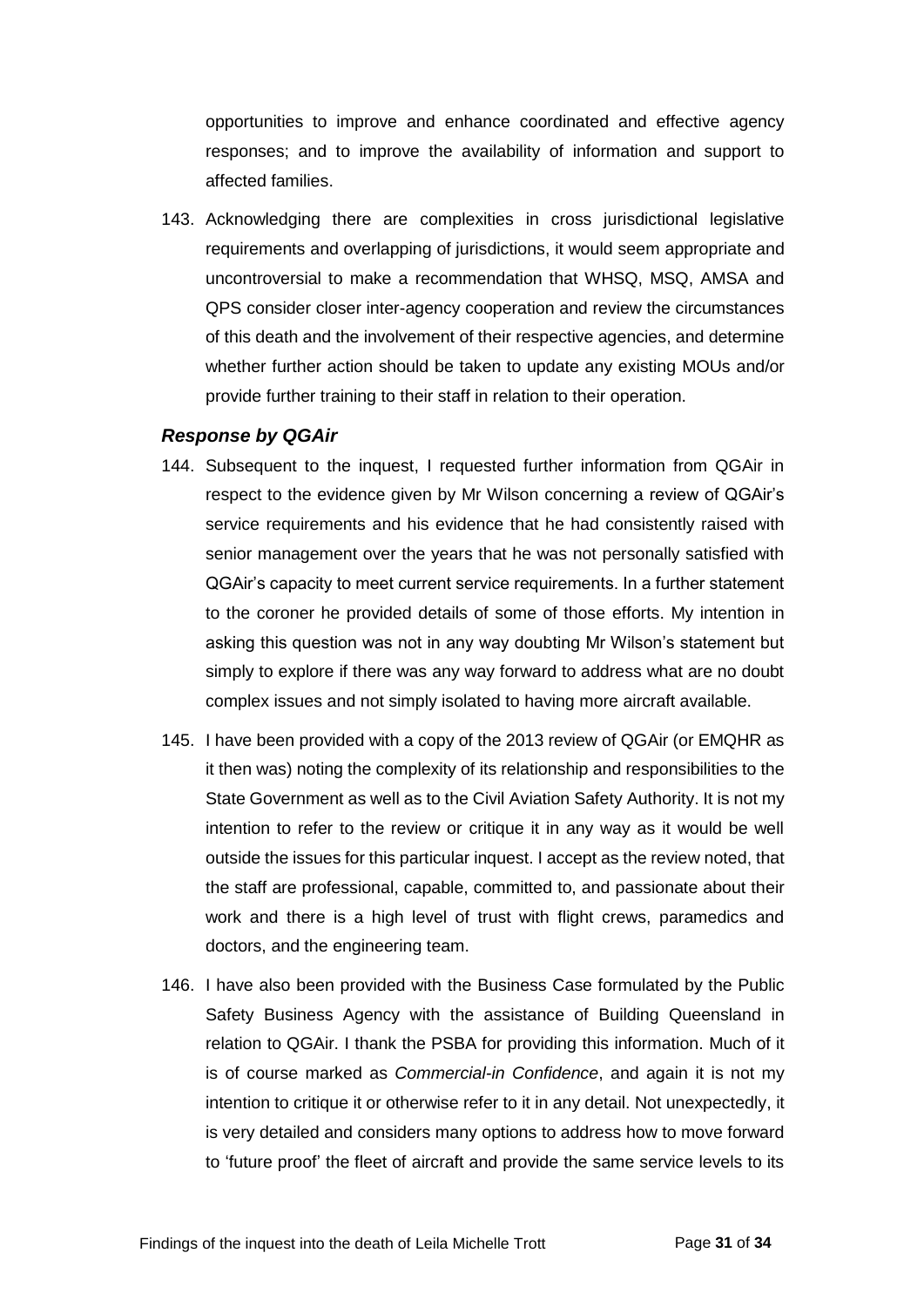partners. This includes possible standardisation of its fleet, employing more pilots and a range of other options. I am certainly satisfied QGAir has explored appropriate options and it is now a matter for the project to be completed. QGAir stated *that in very recent times Queensland Health has acted to review the Emergency Helicopter Network to identify strategic options relating to the network configuration, management and service delivery. QGAir has also commenced action of the strategic asset management plan to standardise the rotary fleet anticipated to enhance service delivery and optimise service cost structures.*

# <span id="page-32-0"></span>**Findings required by s. 45**

<span id="page-32-1"></span>**Identity of the deceased** – Leila Michelle Trott

- <span id="page-32-5"></span><span id="page-32-4"></span><span id="page-32-3"></span><span id="page-32-2"></span>**How she died** – **Leila** was the very experienced skipper of a tourist sailing vessel moored off Green Island. A smaller tender vessel was attached to the sailing vessel. The tender came adrift in circumstances which remain unclear, but may have been due to choppy seas. Leila was very fit and a good swimmer. She would not have known that she had a cardiac artery that was significantly occluded. Leila decided to swim some 400 metres to another vessel to try and retrieve the tender. She had other options available to her including asking nearby tourist vessels for assistance but clearly thought swimming to the vessel was an available option. She was seen to be swimming strongly and was nearing the vessel when she was last seen. Possibly due to the physical stress involved in the swim, she suffered a cardiac arrhythmia, probably became unconscious and drowned. All appropriate efforts were made by local operators, her colleague, employer and emergency services to locate her and resuscitate her. **Place of death** – Green Island, Cairns, 4870 **Date of death–** 6 April 2016 **Cause of death** – 1(a) Drowning/Immersion
	- 1(b) Coronary artery atheroma